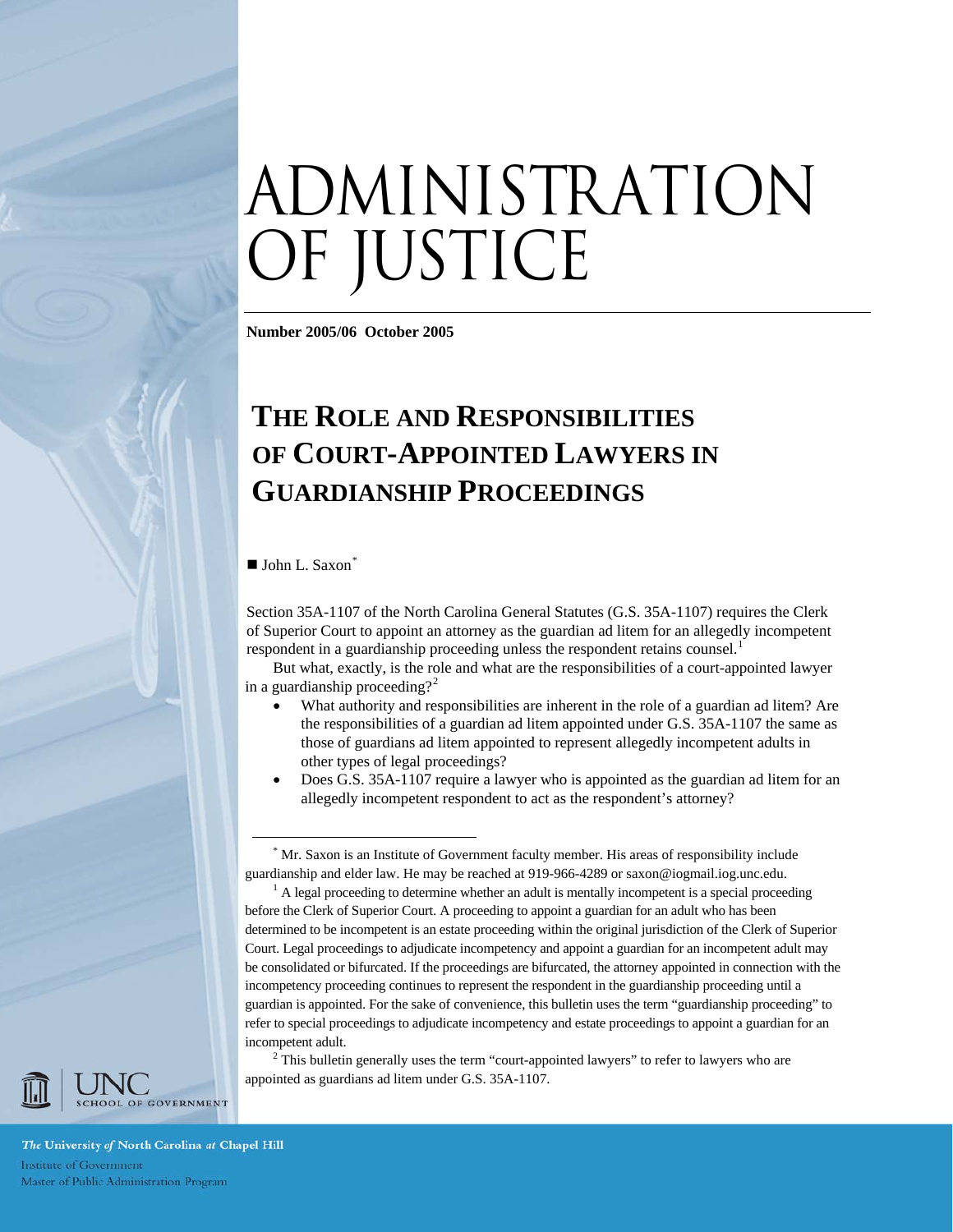- Does a lawyer appointed under G.S. 35A-1107 represent the "best interests" of an allegedly incompetent adult? May she act or make recommendations regarding the respondent's "best interest" when her actions or recommendations are contrary to the respondent's express wishes?[3](#page-1-0) Does the extent of the respondent's mental impairment affect the guardian ad litem's authority, responsibility, or role?
- Does a guardian ad litem appointed under G.S. 35A-1107 act on behalf of the court as a neutral investigator or fact-finder?
- To what extent is a lawyer subject to the State Bar's Revised Rules of Professional Conduct in connection with her service as a guardian ad litem under G.S. 35A-1107? Are the respondent's communications with her protected by the attorney-client privilege? Is information she obtains regarding the respondent confidential? May she communicate with a petitioner who is represented by counsel? May she testify at the guardianship hearing?
- How can a lawyer who is appointed under G.S. 35A-1107 assess the mental capacity of an allegedly incompetent respondent? How can she determine whether the respondent is incompetent or retains sufficient mental capacity to make competent decisions or retain certain rights?
- May a court-appointed lawyer be held liable for professional malpractice or breach of fiduciary duty in connection with her service as guardian ad litem?
- Does a respondent who is the subject of a guardianship proceeding have a constitutional right to a court-appointed attorney if he is unable to retain legal counsel? If so, is this right satisfied by appointing an attorney as the respondent's guardian ad litem?

<span id="page-1-1"></span>This bulletin addresses these questions by examining the roles and responsibilities of courtappointed lawyers in guardianship proceedings under North Carolina law, the guardianship statutes of other states, the rules of professional conduct for lawyers, and the U.S. and North Carolina constitutions.

 $\overline{a}$ 

## **North Carolina's Guardianship Statutes: Past and Present**

#### **North Carolina's Pre-1977 Guardianship Law**

Before 1977, North Carolina's statutes governing guardianship proceedings (former G.S. Ch. 35)

- 1. did not recognize an allegedly incompetent respondent's right to be represented by legal counsel in connection with the proceeding;
- 2. did not provide for the appointment of an attorney to represent an allegedly incompetent adult who failed to retain counsel; and
- 3. did not provide for the appointment of a guardian ad litem for an allegedly incompetent respondent.[4](#page-1-1)

In at least some instances, however, North Carolina courts appointed guardians ad litem to represent allegedly incompetent adults in guardianship proceedings pursuant to Rule 17 of North Carolina's Rules of Civil Procedure (or similar statutes, such as former G.S.  $1-65.1$  $1-65.1$  $1-65.1$ ).<sup>5</sup> In one case, the court appointed a lawyer as the respondent's guardian ad litem and the lawyer who was appointed as the guardian ad litem retained another lawyer to act as the respondent's attorney in the guardianship proceeding.[6](#page-1-2)

## **The 1977 and 1979 Amendments**

In 1977, the General Assembly amended North Carolina's guardianship statutes to

- 1. recognize, for the first time, an allegedly incompetent adult's right to retained counsel in a guardianship proceeding initiated under Article 1A of G.S. Ch. 35 (which applied to adults who were incompetent due to mental retardation, epilepsy, cerebral palsy, or autism and provided an alternate procedure for the appointment of guardians for mentally ill adults) [former G.S. 35-1.16(a)];
- 2. require the court to appoint a lawyer to act as the respondent's attorney in a guardianship proceeding under G.S. Ch. 35, Art. 1A if the

4 Comment: North Carolina Guardianship Laws—The Need for Change, 54 N.C. L. Rev. at 403. *See also* Guardianship Law in North Carolina (Chapel Hill: Institute of Government, The University of North Carolina at Chapel Hill, 1963).

5 *See* In re Barker, 210 N.C. 617, 188 S.E. 205 (1936); In re Dunn, 239 N.C. 378, 79 S.E.2d 921 (1954).

6 In re Dunn, 239 N.C. 378, 79 S.E.2d 921 (1954).

<span id="page-1-2"></span><span id="page-1-0"></span> $3$  For the sake of convenience, this bulletin will refer to the court-appointed lawyer as "she" and to the allegedly incompetent respondent as "he."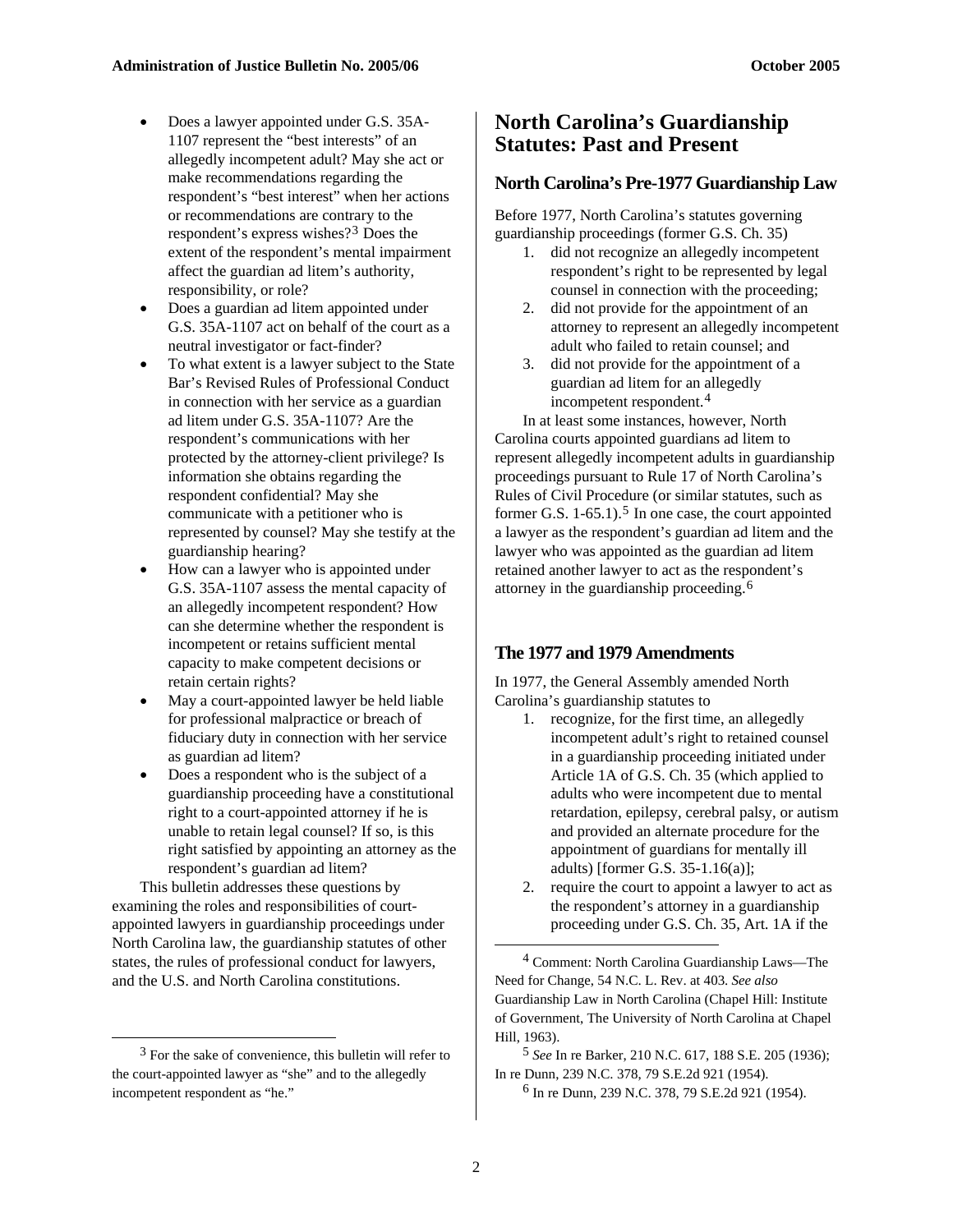petition alleged that the respondent was indigent [former G.S. 35-1.16(a)];

- 3. require the court to appoint a guardian ad litem[7](#page-2-0) for an allegedly incompetent respondent in a guardianship proceeding under G.S. Ch. 35, Art. 1A if the respondent was indigent, waived appointment of counsel, and lacked the capacity to waive his right to counsel [former G.S. 35-1.16(a)]; and
- 4. require the court to appoint a guardian ad litem for an allegedly incompetent adult when a guardianship proceeding was initiated under Article 2 of G.S. Ch. 35 (which applied to adults who were inebriates or mentally incompetent due to reasons other than mental retardation, epilepsy, cerebral palsy, or autism and provided an alternate procedure for the appointment of guardians for mentally ill adults) [former G.S. 35-2].[8](#page-2-1)

In 1979, the General Assembly amended former G.S. 35-1.16 to require the appointment of counsel *or* a guardian ad litem for nonindigent respondents who failed to retain legal counsel in guardianship proceedings under G.S. Ch. 35, Art. 1A.[9](#page-2-2)

The 1977 and 1979 amendments to former G.S. Ch. 35, therefore, established two possible roles for court-appointed lawyers in guardianship proceedings:

- 1. the role of attorney for an allegedly incompetent respondent; or
- 2. the role of the respondent's guardian ad litem (a role that could be filled by either a lawyer or a nonlawyer).

<span id="page-2-3"></span>The 1977 and 1979 amendments to G.S. Ch. 35, however, did not expressly describe the roles or

 $\overline{a}$ 

<span id="page-2-0"></span>7 The 1977 amendments defined "guardian ad litem" as a guardian ad litem under N.C. R. Civ. P. Rule 17. G.S. 35- 1.7(8) (repealed).

<span id="page-2-1"></span>8 N.C. Sess. Laws 1977, ch. 725. *See* In re Farmer, 60 N.C. App. 421, 299 S.E.2d 262 (1983) (appellate record indicates that a lawyer was appointed as guardian ad litem for an allegedly incompetent respondent in a guardianship proceeding under former G.S. Ch. 35, Art. 2). <sup>11</sup> G.S. 35A-1107. The 1987 legislation and current law

<span id="page-2-5"></span><span id="page-2-4"></span><span id="page-2-2"></span>9 N.C. Sess. Laws 1979, ch. 751. *See* In re Bidstrup, 55 N.C. App. 394, 285 S.E.2d 304 (1982) (appellate record indicates that a lawyer was appointed as legal counsel for a nonindigent respondent in a guardianship proceeding under former G.S. Ch. 35, Art. 1A). The 1979 statute also rewrote former G.S. 35-1.39 to require the appointment of counsel or a guardian ad litem in proceedings seeking restoration of competency. The provisions of former G.S. 35-1.39, however, did not apply to proceedings for restoration of competency under former G.S. 35-4.

responsibilities of court-appointed attorneys and guardians ad litem in guardianship proceedings.

#### **The 1987 Revised Guardianship Law**

In 1987, the General Assembly revised, rewrote, and consolidated North Carolina's guardianship statutes, repealing the guardianship statutes in former G.S. Ch. 35 and enacting a new Chapter 35A of the General Statutes.<sup>[10](#page-2-3)</sup>

The 1987 legislation enacted G.S. 35A-1107, which, like the 1977 amendments to former G.S. Ch. 35, recognized an allegedly incompetent respondent's right to be represented in guardianship proceedings by retained counsel of his own choice. Like the 1977 and 1979 amendments to G.S. Ch. 35, the 1987 legislation included provisions requiring the court to appoint lawyers to represent allegedly incompetent respondents who failed to retain legal counsel.<sup>[11](#page-2-4)</sup> But, unlike the 1977 and 1979 amendments to former G.S. Ch. 35, the 1987 legislation

1. defined the role of a court-appointed lawyer in a guardianship proceeding as that of the respondent's guardian ad litem, rather than the respondent's attorney;  $12$  and

 10 N.C. Sess. Laws 1987, ch. 550. The 1987 legislation was based on the recommendations of a committee that was established in 1984 by the state's Administrative Office of the Courts (AOC) and the state Division of Social Services (DSS) to address problems that clerks of superior court and state and county social services agencies had experienced in connection with guardianship proceedings. The committee was composed of clerks of superior court, county social services directors, and staff from the AOC, DSS, and the state Division of Mental Health, Mental Retardation, and Substance Abuse Services. Legal and drafting assistance was provided by staff from the Attorney General's office and the Institute of Government.

allow, but do not require, the court to discharge an appointed guardian ad litem if the respondent retains legal counsel. A 2000 amendment to G.S. 35A-1107 requires that the appointment and discharge of lawyers as guardians ad litem in guardianship proceedings be in accordance with rules adopted by the Office of Indigent Defense Services.

 $12$  Like the 1977 amendments, the 1987 legislation defined "guardian ad litem" as a guardian ad litem appointed pursuant to Rule 17 of North Carolina's Rules of Civil Procedure.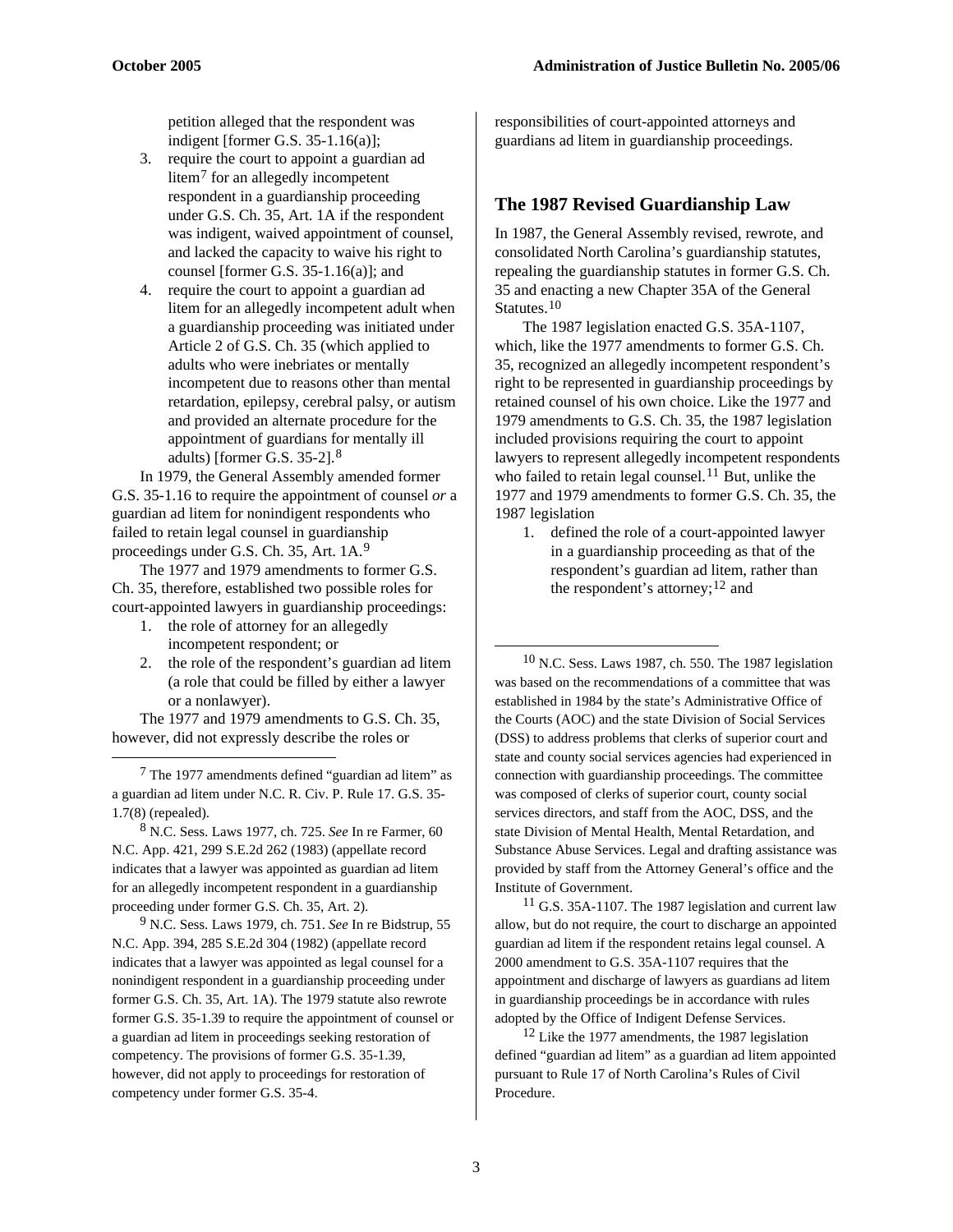2. required that all guardians ad litem appointed to represent respondents in guardianship proceedings be attorneys.[13](#page-3-0)

It is not entirely clear, however, whether, or exactly how, the 1987 legislation changed the role and responsibilities of court-appointed lawyers in guardianship proceedings. Although the 1987 legislation made some substantive changes to North Carolina's guardianship statutes, much of the substance of former G.S. Ch. 35 was unchanged.<sup>[14](#page-3-1)</sup> Issues or problems regarding the representation of allegedly incompetent respondents in guardianship proceedings do not appear to have been raised during the study and deliberations that resulted in the drafting and enactment of the revised guardianship statute, and the provisions regarding representation of respondents included in the 1987 legislation were not identified by contemporary commentators as involving substantive changes in existing law.[15](#page-3-2)

Although the 1987 legislation described the role of a court-appointed lawyer as that of the respondent's "guardian ad litem," the fact that the General Assembly required that these guardians ad litem be attorneys may suggest that these court-appointed lawyers were intended to act, at least in part, as attorneys for allegedly incompetent respondents, as

 $\overline{a}$ 

<span id="page-3-0"></span><sup>13</sup> The provisions of G.S. 35A-1107 do not apply to proceedings seeking restoration of competency under G.S. 35A-1130. G.S. 35A-1130(c) requires the court to appoint a guardian ad litem to represent the ward in a proceeding seeking restoration of competency if the ward is indigent and is not represented by counsel. Unlike G.S. 35A-1107, however, G.S. 35A-1130(c) does not expressly require that the guardian ad litem be an attorney. A 2000 amendment to G.S. 35A-1130(c), though, provides that guardians ad litem appointed under that section must be appointed in accordance with rules adopted by the Office of Indigent Defense Services, thereby possibly suggesting that these guardians ad litem, like those appointed under G.S. 35A-1107, should or must be attorneys. Although the responsibilities of guardians ad litem under G.S. 35A-1130(c) may be similar to those of guardians ad litem under G.S. 35A-1107, this bulletin addresses only the latter.

<span id="page-3-4"></span><span id="page-3-3"></span><span id="page-3-1"></span>14 "The primary focus of the [1987] revision was to simplify and clarify a group of laws that had become unnecessarily complex and confusing." Janet Mason, "Highlights of North Carolina's New Laws Governing Incompetency and Guardianship," 53 Popular Government 4:50 (Spring 1988).

<span id="page-3-5"></span><span id="page-3-2"></span>15 Mason, 53 Popular Government at 4:50, 4:51; A. Frank Johns, "Guardianship from 1978 to 1988 in View of Restructure" (N.C. Bar Foundation, 1988), 20-21, 22.

was the case with respect to attorneys appointed under the 1977 and 1979 amendments to former G.S. Ch. 35. And this interpretation may be strengthened by other provisions included in the 1987 legislation.

The 1987 statute, for example, required the court to appoint a lawyer as the respondent's guardian ad litem *unless* the respondent retained legal counsel, and it allowed the court to discharge the guardian ad litem if the respondent retained legal counsel.<sup>[16](#page-3-3)</sup> This may suggest that the role of a lawyer who was appointed as a respondent's guardian ad litem under the 1987 statute was sufficiently similar to that of an attorney who was retained as the respondent's legal counsel that representation of the respondent by two lawyers—the appointed guardian ad litem and retained counsel was, or in at least some cases might be, unnecessary. Moreover, the specific responsibilities and authority of guardians ad litem under the 1987 statute were virtually identical to those of court-appointed attorneys under the 1977 amendments to former G.S. Ch. 35 and those of attorneys who were retained as legal counsel for respondents in guardianship proceedings.[17](#page-3-4) And the provision of the 1987 legislation regarding payment of fees for guardians ad litem refers to the fees of the "court-appointed counsel or guardian ad litem," suggesting, perhaps, that lawyers who were appointed as guardians ad litem in guardianship proceedings under the 1987 statute act, at least in part, as attorneys for allegedly incompetent respondents.<sup>[18](#page-3-5)</sup>

The role of court-appointed lawyers under the 1987 statute, therefore, was not entirely clear. Writing shortly after the enactment of the 1987 revision of North Carolina's guardianship statutes, Frank Johns, a nationally-recognized elder law attorney, suggested that lawyers who are appointed as guardians ad litem for allegedly incompetent respondents under G.S. 35A-1107 have a dual role—as attorney or legal counsel for the respondent *and* as an officer of the court to investigate, and assist the court in determining, the

 $^{16}$  G.S. 35A-1107 (1987) (now G.S. 35A-1107(a)).

17 *See* G.S. 35A-1109 (requiring that a copy of the guardianship petition be served on the guardian ad litem or retained counsel); G.S. 35A-1110 (allowing the guardian ad litem or retained counsel to request a jury trial on behalf of the respondent); G.S. 35A-1111(b) (requiring that a copy of a multidisciplinary evaluation of the respondent be provided to respondent's guardian ad litem or retained counsel); G.S. 35A-1112 (allowing the guardian ad litem or retained counsel to request that a guardianship hearing be closed to the public).

18 G.S. 35A-1116(c).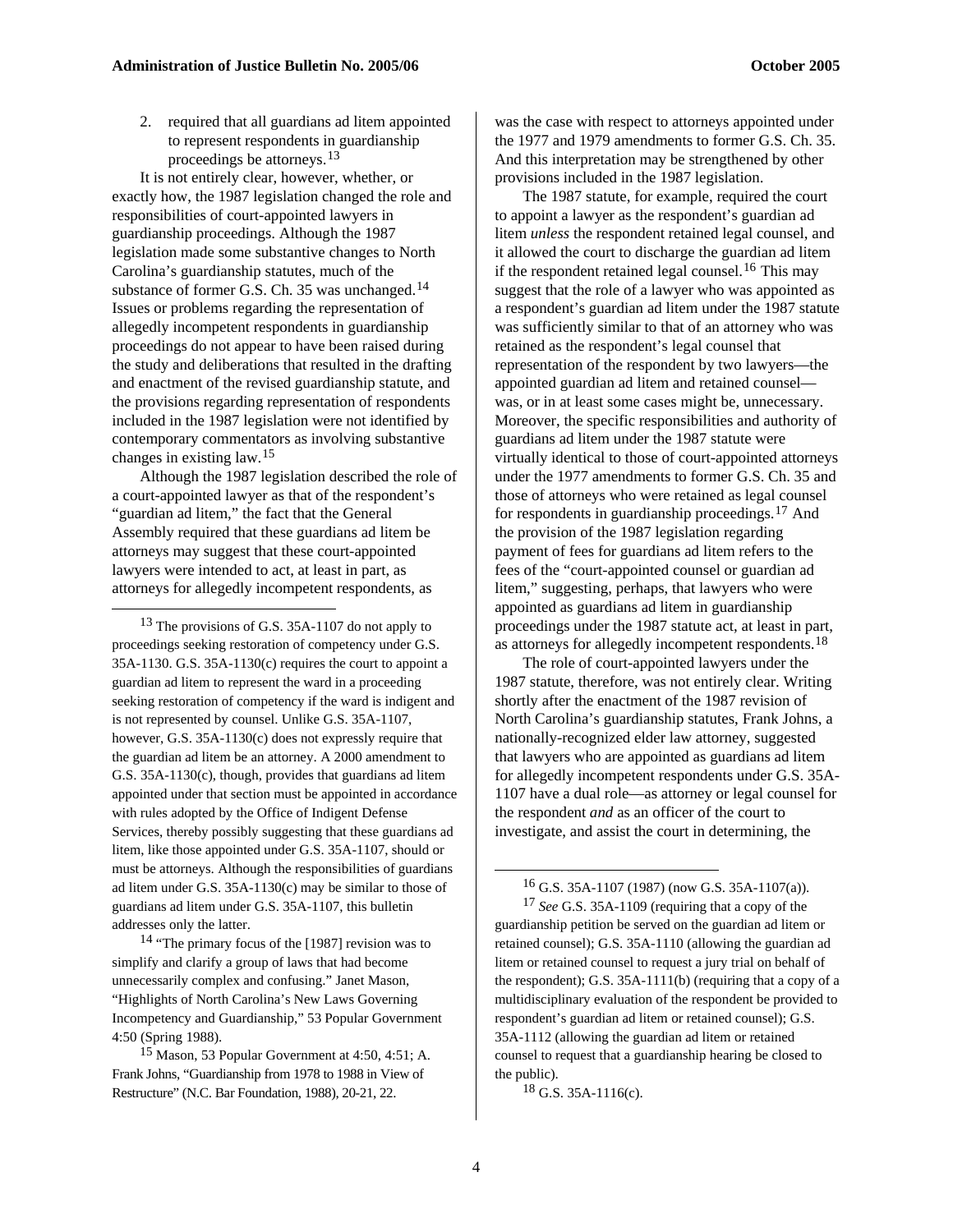respondent's best interest.[19](#page-4-0) If Johns was correct, it may be accurate to say that the role of court-appointed lawyers under North Carolina's revised guardianship law was both similar to, and somewhat different from, the role of lawyers who were appointed as attorneys or guardians ad litem for respondents under the 1977 and 1979 amendments to North Carolina's guardianship statutes.

## **The 2003 Amendments**

In 2003, the General Assembly amended G.S. 35A-1107 to

- 1. require a lawyer who is appointed as the guardian ad litem in a guardianship proceeding to personally visit the respondent as soon as possible after being appointed;
- 2. require the guardian ad litem to make every reasonable effort to determine the respondent's wishes regarding the pending guardianship proceeding;
- 3. require the guardian ad litem to present to the court the respondent's expressed wishes at all relevant stages of the proceeding;
- 4. allow the guardian ad litem to make recommendations to the court concerning the respondent's best interest if the respondent's best interest differs from his express wishes; and
- 5. require the guardian ad litem to make recommendations to the court regarding the rights, powers, and privileges that the respondent should retain if a limited guardianship order is appropriate.[20](#page-4-1)

It appears, though, that the 2003 amendments to G.S. 35A-1107 were intended to *clarify* the duties of court-appointed lawyers in guardianship proceedings rather than to *change* their role.<sup>[21](#page-4-2)</sup>  $\overline{a}$ 

<span id="page-4-0"></span>19 A. Frank Johns, "Guardianship from 1978 to 1988 in View of Restructure" (N.C. Bar Foundation, 1988), 20-21, 22.

<span id="page-4-1"></span> $20$  G.S. 35A-1107(b), as added by S.L. 2003-236, sec. 3. The amendment also made it clear that an attorney who is appointed as a guardian ad litem represents the respondent until the petition is dismissed or a guardian is appointed for the respondent. G.S. 35A-1107(b).

<span id="page-4-3"></span><span id="page-4-2"></span><sup>21</sup> The title of the 2003 legislation was "An Act ... to Clarify the Duty of a Guardian ad Litem Appointed to Represent a Person in an Incompetency Adjudication … ." The legislation also reemphasized the court's authority to order a limited guardianship and provided that the guardianship provisions of G.S. Ch. 35A do not limit a

## **The Role and Responsibilities of Lawyers Appointed under G.S. 35A-1107**

## **Powers and Duties under G.S. Ch. 35A**

G.S. 35A-1107 and other provisions of North Carolina's guardianship statute identify a number of specific powers and duties of lawyers who are appointed as guardians ad litem in guardianship proceedings. As noted above, G.S. 35A-1107 expressly requires a guardian ad litem to

- 1. represent the respondent until the petition is dismissed or a guardian is appointed for the respondent;
- 2. personally visit the respondent as soon as possible after being appointed;
- 3. make every reasonable effort to determine the respondent's wishes regarding the pending guardianship proceeding;
- 4. present to the court the respondent's expressed wishes at all relevant stages of the proceeding; and
- 5. make recommendations to the court regarding the rights, powers, and privileges that the respondent should retain if a limited guardianship order is appropriate.

North Carolina's guardianship statutes also expressly authorize guardians ad litem to

- 1. request, on behalf of the respondent, a jury trial on the issue of incompetency;
- 2. request, on behalf of the respondent, that the guardianship proceeding be closed to the public; and
- 3. make recommendations to the court concerning the respondent's best interest if the respondent's best interest differs from his express wishes.

North Carolina's guardianship statute expressly requires that a copy of the guardianship petition be served on the guardian ad litem and that the guardian ad litem be provided with a copy of any court-ordered multidisciplinary evaluation of the respondent.

In addition, guardians ad litem probably have the implied authority under G.S. Ch. 35A to

- 1. request a multidisciplinary evaluation of the respondent;<sup>[22](#page-4-3)</sup>
- 2. subpoena witnesses and documents, present testimony and documentary evidence, and

court's authority under Rule 17 to appoint a guardian ad litem for a minor or incompetent party in a civil action.

22 *See* G.S. 35A-1111(a) (authorizing a party to request a multidisciplinary evaluation of the respondent).

1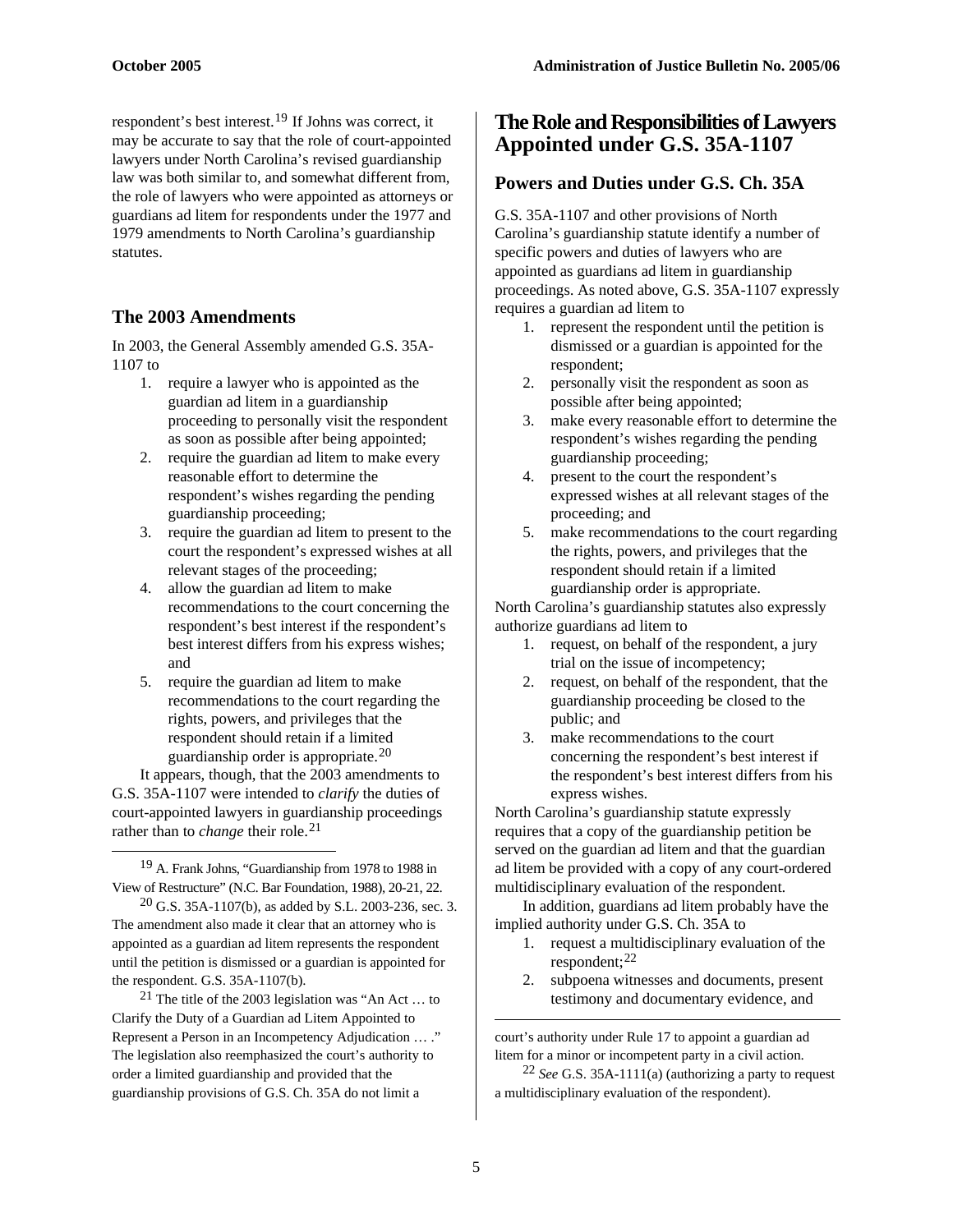examine and cross-examine witnesses at the guardianship hearing; $^{23}$  $^{23}$  $^{23}$  and

3. give notice of appeal, on behalf of a respondent who has not retained counsel, from the court's orders adjudicating the respondent incompetent and appointing a guardian for the respondent.[24](#page-5-1)

This listing of the express and implied authority and responsibilities of guardians ad litem under G.S. Ch. 35A, however, almost certainly fails to provide a comprehensive description of the role and responsibilities of court-appointed lawyers in guardianship proceedings.

#### **Role and Responsibilities Under Rule 17**

As noted above, G.S. 35A-1107 identifies the role of a court-appointed lawyer as that of "guardian ad litem" for an allegedly incompetent respondent. And G.S. 35A-1101(6) and G.S. 35A-1202(8) define "guardian ad litem" as a guardian ad litem appointed pursuant to Rule 17 of the North Carolina Rules of Civil Procedure. It therefore follows that the role and responsibilities of lawyers who are appointed as guardians ad litem under G.S. 35A-1107 must be defined by reference to, and limited or supplemented by, the provisions of Rule 17.

<span id="page-5-3"></span>Rule 17 itself, however, says little about the role and responsibilities of guardians ad litem who are appointed to represent minor children or incompetent adults who are parties in civil actions or special proceedings. According to the rule, a guardian ad litem who is appointed to represent an incompetent respondent must "defend" the incompetent respondent in the pending litigation and "file and serve such pleadings as may be required."[25](#page-5-2)

<span id="page-5-7"></span><span id="page-5-6"></span><span id="page-5-5"></span><span id="page-5-4"></span>Case law, though, describes in somewhat greater detail the role and responsibilities of guardians ad litem appointed under Rule 17. North Carolina's appellate courts, for example, have stated that the role of a guardian ad litem appointed under Rule 17 is to protect an incompetent party's rights and interests in

<span id="page-5-8"></span> $\overline{a}$ 

connection with the pending litigation.<sup>[26](#page-5-3)</sup> Case law also states that a guardian ad litem appointed under Rule 17 has the authority and responsibility to

- 1. carefully investigate all facts relevant to the pending litigation;[27](#page-5-4)
- 2. employ, if necessary, legal counsel to represent an incompetent party;[28](#page-5-5)
- 3. secure or subpoena witnesses to testify on behalf of the incompetent party;  $29$
- 4. exercise due diligence and act in the utmost good faith with respect to the pending litigation; $30$  and
- 5. "do all things that are required" to protect the incompetent party's rights and interests in connection with the pending litigation.[31](#page-5-8)

Although a guardian ad litem is required to protect the rights of the incompetent party she represents, she is not required to manufacture a defense if none exists.[32](#page-5-9)

A guardian ad litem appointed under Rule 17 may waive a respondent's right to a jury trial, but has no authority to waive, compromise, or settle the respondent's substantive legal rights or consent to the entry of a judgment against the respondent without investigation and approval by the court.<sup>[33](#page-5-10)</sup>

Unlike G.S. 35A-1107, Rule 17 does not require that the guardian ad litem appointed to represent an

27 Travis v. Johnston, 244 N.C. 713, 722, 95 S.E.2d 94, 100 (1956); Franklin County v. Jones, 245 N.C. 272, 279, 95 S.E.2d 863, 868 (1957).

28 In re Stone, 176 N.C. 336, 338, 97 S.E. 216, 217 (1918).

<sup>29</sup> Teele v. Kerr, 261 N.C. 148, 150, 134 S.E.2d 126, 128 (1964).

30 Travis v. Johnston, 244 N.C. at 722, 95 S.E.2d at 100; Franklin County v. Jones, 245 N.C. at 279, 95 S.E.2d at 868.

31 Teele v. Kerr, 261 N.C. at 150, 134 S.E.2d at 128. *See also* Hagins v. Redevelopment Comm'n. of Greensboro, 275 N.C. 90, 104, 165 S.E.2d 490, 498 (1969).

32 Franklin County v. Jones, 245 N.C. at 279, 95 S.E.2d at 868.

33 Spence v. Goodwin, 128 N.C. 273, 276, 38 S.E. 859, 860-61 (1901); Narron v. Musgrave, 236 N.C. 388, 394, 73 S.E.2d 6, 10 (1952); Blades v. Spitzer, 252 N.C. 207, 213, 113 S.E.2d 315, 320 (1960); State ex rel. Hagins v. Phipps, 1 N.C. App. 63, 64, 159 S.E.2d 601, 603 (1968).

<span id="page-5-10"></span><span id="page-5-9"></span><span id="page-5-0"></span><sup>23</sup> *See* G.S. 35A-1112(b) (authorizing the respondent to present testimony and evidence, etc.).

<span id="page-5-2"></span><span id="page-5-1"></span><sup>24</sup> *See* G.S. 35A-1115 and G.S. 1-301.2 and 1-301.3 (regarding aggrieved party's right to appeal orders entered by the Clerk of Superior Court).

 $25$  G.S. 1A-1, Rule 17(b)(2) and 17(d).

<sup>26</sup> *See* Graham v. Floyd, 214 N.C. 77, 81, 197 S.E. 873, 876 (1938); Rutledge v. Rutledge, 10 N.C. App. 427, 431, 179 S.E.2d 163, 165 (1971).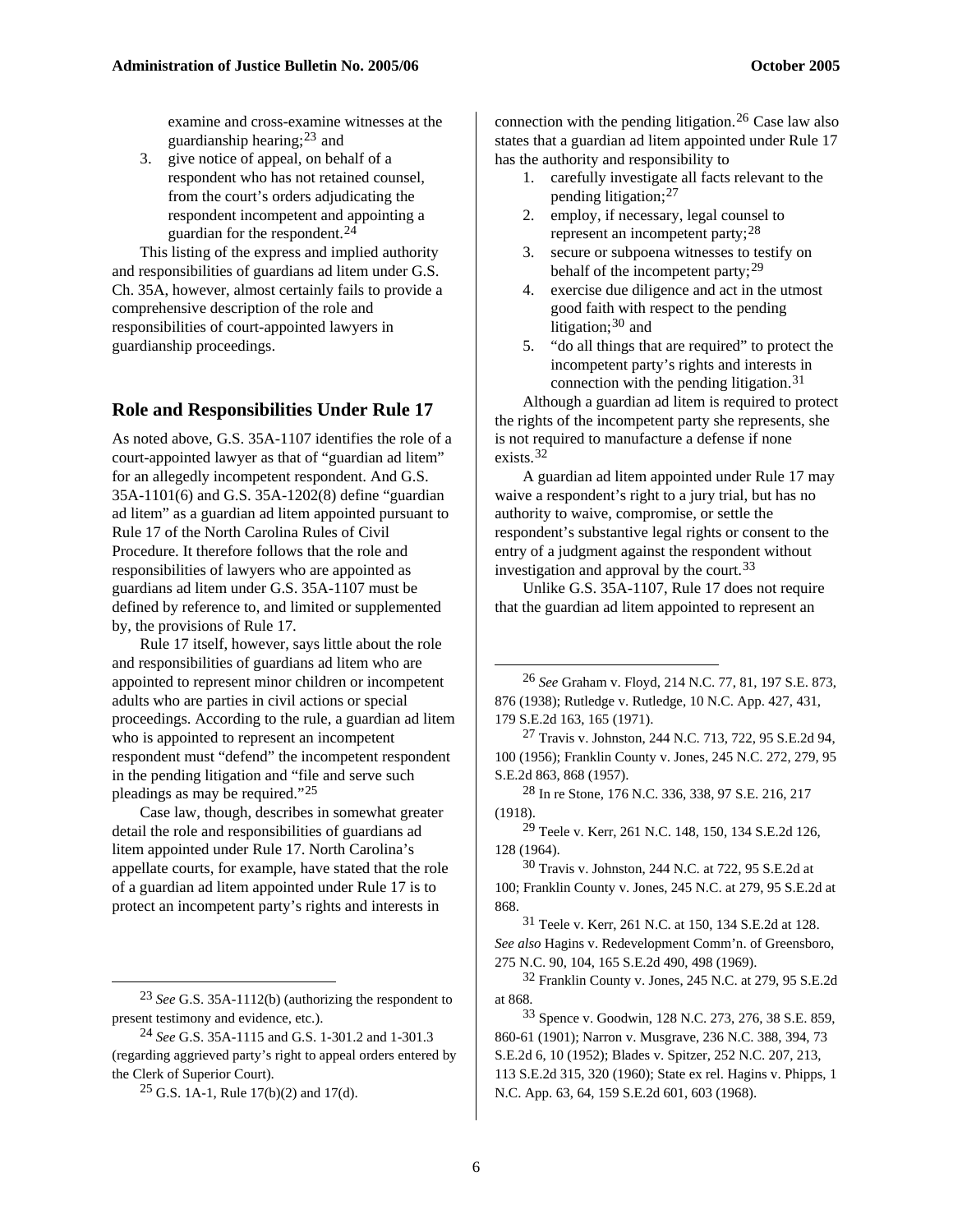1

incompetent party be a lawyer.<sup>[34](#page-6-0)</sup> But Rule 17 clearly allows the appointment of an attorney as the guardian ad litem for an incompetent party in a civil action or special proceeding.[35](#page-6-1)

The questions, therefore, are (1) whether the role and responsibilities of a lawyer who is appointed as a guardian ad litem under Rule 17 are different from those of a nonlawyer who is appointed as a guardian ad litem, and (2) whether, or to what extent, a lawyer or nonlawyer who is appointed as a guardian ad litem under Rule 17 is required to act as a "zealous advocate" for the incompetent adult she "represents."

It seems clear that the responsibilities of a guardian ad litem described above are, at least when the guardian ad litem does not retain legal counsel to represent the minor or incompetent party, similar to those of an attorney retained to represent a party in a lawsuit. Like a retained attorney, a guardian ad litem who represents a minor or incompetent party must "prosecute" or "defend" the litigation on behalf of the party, file necessary pleadings on the party's behalf, subpoena witnesses and present testimony and evidence, manage the litigation, and protect the party's interest in the pending action.

<span id="page-6-4"></span><span id="page-6-3"></span>Thus, in *Tart v. Register*, the court refused to reverse a judgment against a minor child when the trial court had failed to appoint a guardian ad litem for the child but the child's interest had been adequately protected by a lawyer who had been retained as the child's attorney.[36](#page-6-2) And in *In re Clark*, the Supreme

<span id="page-6-0"></span>34 North Carolina is one of eight states that expressly require the appointment of an attorney as the guardian ad litem for an allegedly incompetent respondent in a guardianship proceeding. Five of these states (Idaho, Montana, New Mexico, North Dakota, and South Carolina) distinguish the guardian ad litem's role and responsibilities from those of the court-appointed visitor in a guardianship proceeding. The other two states (Tennessee and Wisconsin) distinguish the court-appointed lawyer's role and responsibilities as guardian ad litem from the role and responsibilities of the lawyer who is appointed as the respondent's attorney in the guardianship proceeding. At least two other North Carolina statutes expressly require that the guardian ad litem appointed in a legal proceeding be a lawyer. *See* G.S. 15-11.1; G.S. 51-2.1.

<span id="page-6-1"></span>35 *See* In re Clark, 303 N.C. 592, 598, 281 S.E.2d 47, 52 (1981) (noting the "traditional practice" in North Carolina of appointing licensed attorneys as guardians ad litem for minor children who are parties in civil actions or special proceedings).

<span id="page-6-5"></span><span id="page-6-2"></span>36 Tart v. Register, 257 N.C. 161, 170-71, 125 S.E.2d 754, 761 (1962). *Cf.* In re R.A.H., \_\_\_ N.C. App. \_\_\_, 614 S.E.2d 382 (2005) (reversing an order terminating parental

Court rejected an indigent minor parent's claim that she was denied the right to court-appointed counsel in a juvenile proceeding in which the juvenile court had appointed a lawyer as her guardian ad litem pursuant to Rule 17 and the attorney/guardian ad litem "vigorously represented her as attorney as well as guardian ad litem."<sup>[37](#page-6-3)</sup> These cases, therefore, may suggest that the role and responsibilities of a guardian ad litem are similar to those of an attorney retained to represent a minor or incompetent party, especially if the guardian ad litem is an attorney.[38](#page-6-4)

Thus, it seems that "the role of a guardian ad litem is something akin to the role of an attorney acting as legal counsel, but … is [also] somewhat different."[39](#page-6-5)

So, how are the roles and responsibilities of attorneys and guardians ad litem alike and how are they different? The short answer may be that a lawyer who acts as the attorney for a competent adult in a civil action or special proceeding is required to zealously

rights when the juvenile court appointed an attorneyadvocate for the minor child but failed to appoint a volunteer guardian ad litem for the child as required by G.S. 7B-1108).

37 In re Clark, 303 N.C. at 599, 281 S.E.2d at 52.

38 *But see* In re Shepard, 162 N.C. App. 215, 591 S.E.2d 1 (2004). Under North Carolina's Juvenile Code (G.S. 7B-1101(1)) the court must appoint legal counsel *and* a guardian ad litem for an indigent parent in cases involving termination of parental rights based on parental "incapacity." In *Shepard*, the indigent "incapacitated" parent was represented by a court-appointed lawyer who acted as her attorney *and* by a second court-appointed lawyer who acted as her guardian ad litem. Under these circumstances, the court concluded that the lawyer who was appointed as the parent's guardian ad litem was *not* acting as the parent's attorney, that the lawyer/guardian ad litem was therefore free to testify against the parent, and that her testimony regarding her determination regarding the parent's "best interest" and capacity to act as a parent was admissible as evidence supporting termination of the respondent's parental rights. In re Shepard, 62 N.C. App. at 228-29, 591 S.E.2d at 10. It is not at all clear, however, that the *Shepard* case governs the role or responsibilities of a lawyer appointed as the guardian ad litem for an allegedly incompetent respondent who is not represented by retained or appointed counsel in a guardianship proceeding. Although the *Shepard* decision cites In re Farmer, 60 N.C. App. 241, 299 S.E.2d 262 (1983), it is clear from the appellate record in *Farmer* that the case involved a lawyer whose testimony was based on his experience as the temporary receiver or guardian for an incompetent respondent and *not* on his service as the respondent's guardian ad litem.

39 Orr v. Knowles, 337 N.W.2d 699, 702 (Neb. 1983).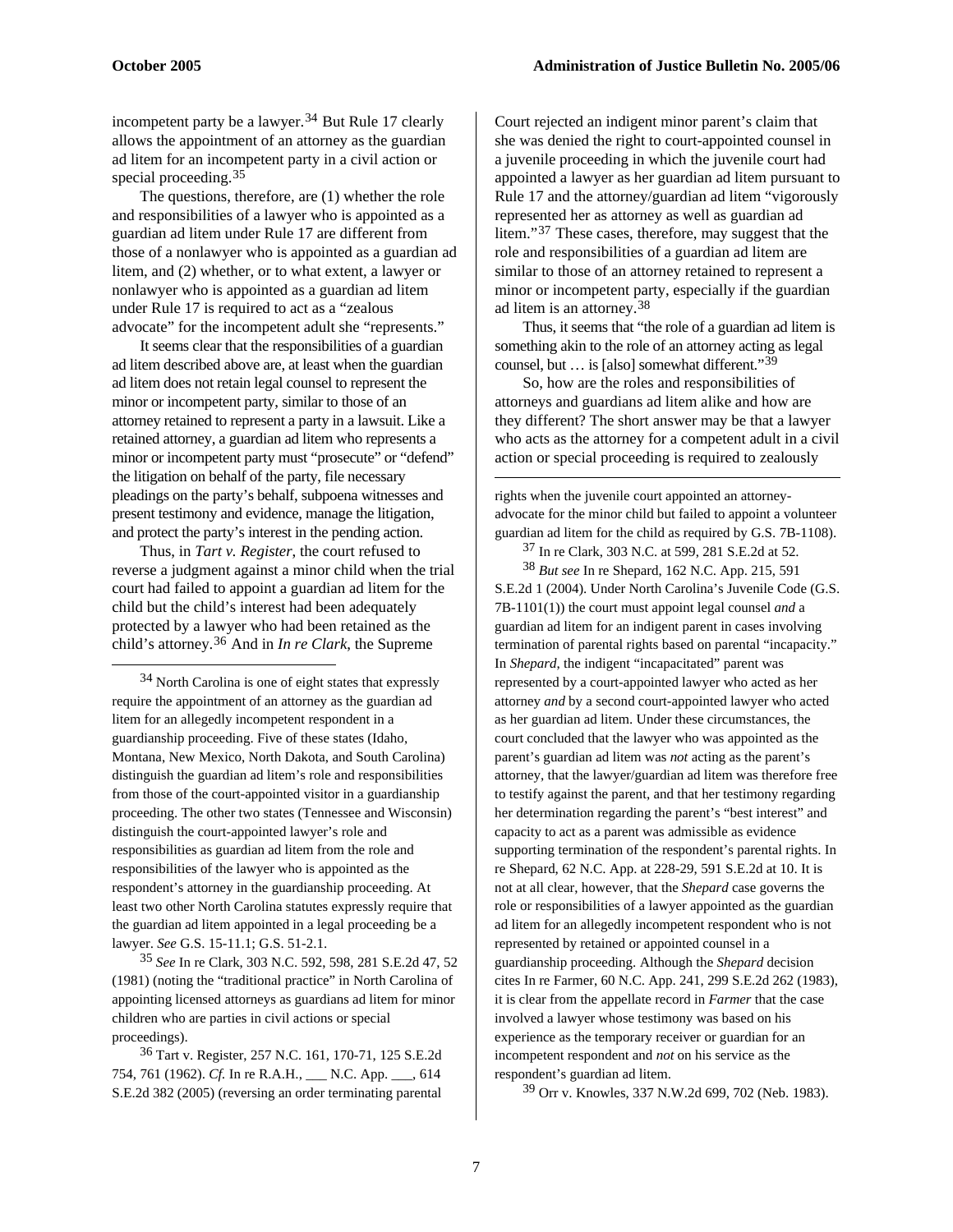represent the expressed wishes of her client, while a lawyer who represents an incompetent adult or minor child in a civil action or special proceeding, regardless of whether the lawyer is acting as the party's attorney *or* guardian ad litem, must represent the party's "best interests" *if* and to the extent that the party lacks sufficient mental capacity to make decisions regarding his own best interests.<sup>[40](#page-7-0)</sup>

#### **The Role of Court-Appointed Lawyers under the Guardianship Laws of Other States**

How do the role and responsibilities of court-appointed lawyers under North Carolina's guardianship statute compare with those under the guardianship laws of other states?

#### *Guardian ad Litem*

1

Approximately half of the states require or allow a court to appoint a guardian ad litem to represent an allegedly incompetent respondent in a guardianship proceeding.[41](#page-7-1)

Some of these states allow or require the appointment of a guardian ad litem in addition to the appointment of an attorney to act as legal counsel for the respondent.[42](#page-7-2) Some allow or require the appointment of a guardian ad litem in addition to a visitor, investigator, friend of the court, or similar officer.[43](#page-7-3) And some provide for the appointment of a

40 *See* text accompanying notes 103 through 122.

<span id="page-7-1"></span><span id="page-7-0"></span>41 Elizabeth R. Calhoun and Suzanna L. Basinger, "Right to Counsel in Guardianship Proceedings," 33 Clearinghouse Rev. 316, 321 (Sept.-Oct. 1999) (data revised based on author's research).

42 *See*, for example, Mich. Comp. Laws § 700.5303.

<span id="page-7-6"></span><span id="page-7-5"></span><span id="page-7-4"></span><span id="page-7-3"></span><span id="page-7-2"></span>43 *See*, for example, N.D. Cent. Code § 30.1-28-03. Approximately twenty states provide for the appointment of a visitor, investigator, or friend of the court in guardianship proceedings. In some instances, the visitor's responsibilities are similar to those of a guardian ad litem under the guardianship statutes of other states. For example, the Uniform Guardianship and Protective Proceedings Act requires a court-appointed visitor to interview the respondent, explain the nature of the guardianship proceeding and the respondent's legal rights to the respondent, ascertain the respondent's views regarding the guardianship proceeding, interview the petitioner and proposed guardian, and make recommendations to the court regarding additional evaluation of the respondent's condition, the appropriateness of guardianship, and the

guardian ad litem, an attorney for the respondent, and a visitor, investigator, or friend of the court in guardianship proceedings involving allegedly incompetent adults.[44](#page-7-1)

In some states, the role of a guardian ad litem in guardianship proceedings is distinguished, implicitly if not clearly, from that of the respondent's courtappointed attorney or court visitor. The Texas Probate Code, for example, requires the appointment of an "attorney ad litem" and visitor in guardianship proceedings, allows the appointment of a guardian ad litem, and specifies the roles and responsibilities of each.[45](#page-7-2) Some state guardianship laws, however, combine (and, some would argue, confuse) the guardian ad litem's role with that of the respondent's attorney or court-appointed visitor.[46](#page-7-4)

Eight states (including North Carolina) expressly require that the person appointed as the respondent's guardian ad litem be a lawyer or provide that a courtappointed lawyer in a guardianship proceeding acts as, or has the powers of, a guardian ad litem. $47$  In the remaining states that allow or require the appointment of a guardian ad litem, state law does not expressly require that the person appointed be a lawyer, though, in practice, lawyers frequently are appointed as guardians ad litem in guardianship proceedings.[48](#page-7-6)

suitability of the proposed guardian. No state requires that the visitor in a guardianship proceeding be a lawyer, but some states allow the court to appoint a lawyer as the visitor. *See* Ariz. Rev. Stat. § 14-5308 (a court-appointed investigator must have a background in law, nursing, or social work).

44 *See*, for example, Colo. Rev. Stat. §§ 15-14-115 and 15-14-305 (allowing the appointment of a guardian ad litem and requiring the appointment of a court visitor and an attorney for a respondent in a guardianship proceeding).

45 *See*, for example, Texas Probate Code §§ 645, 646, 647, 648, 648A; Ga. Code § 29-5-6, Tenn. Code § 34-1-107; and D.C. Code § 21-2033.

46 Calhoun, 33 Clearinghouse Rev. at 318-319.

47 *See*, for example, N.C. Gen. Stat. § 35A-1107 (attorney appointed as guardian ad litem); S.C. Code § 62-5- 303 (court-appointed attorney has powers of a guardian ad litem).

 $48$  For example, although Virginia's guardianship statute (Va. Code § 37.2-1003) does not expressly require that guardians ad litem appointed in guardianship proceedings be lawyers, it appears that the state's universal practice is to appoint only lawyers as guardians ad litem. Administrative rules adopted by the Judicial Council of Virginia require that all lawyers who are appointed as guardians ad litem in guardianship proceedings be certified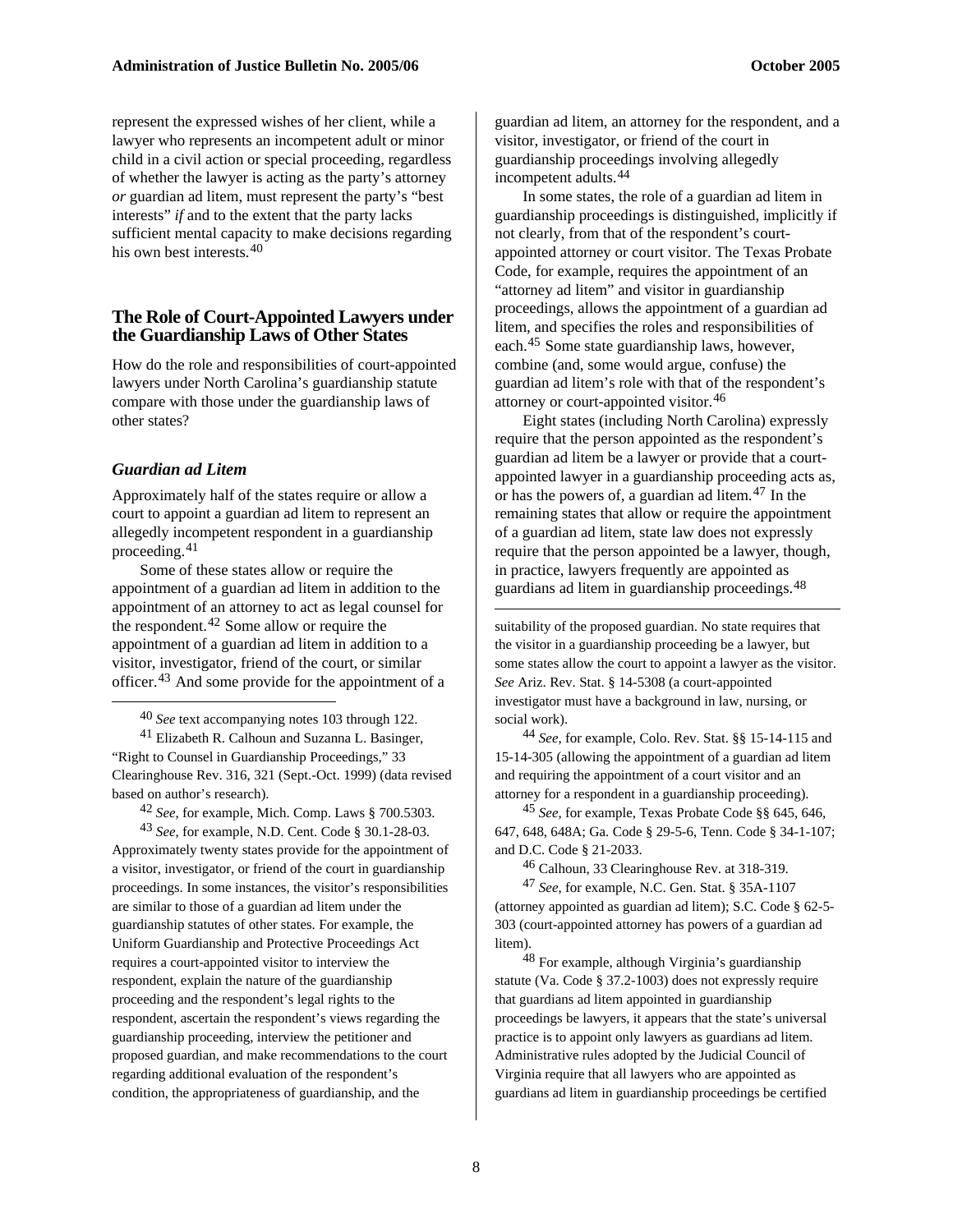In some states, state law does not expressly define the powers and duties of a guardian ad litem in guardianship proceedings. South Carolina's guardianship statute, for example, simply states that the attorney appointed to represent an allegedly incompetent respondent "shall have the powers and duties of a guardian ad litem."[49](#page-8-0) Other state guardianship statutes provide only a general description of the guardian ad litem's role. Wyoming's guardianship statute, for example, simply provides that the court must appoint a guardian ad litem "to represent the best interest" of a respondent in a pending guardianship proceeding.[50](#page-8-1)

Several state guardianship statutes, however, provide more detailed lists of a guardian ad litem's responsibilities in guardianship proceedings. Tennessee's guardianship statute generally requires the court to appoint a lawyer as the guardian ad litem for an allegedly incompetent respondent in a guardianship proceeding unless the respondent is represented by "adversary" counsel.<sup>[51](#page-8-2)</sup> Under Tennessee law, the lawyer who is appointed as guardian ad litem is *not* an advocate for the respondent, but rather "owes a duty to the court to impartially investigate to determine the facts" of the case and to "determine what is best for the respondent's welfare."[52](#page-8-3) Tennessee law specifically requires a lawyer who serves as guardian ad litem to

- <span id="page-8-4"></span>• verify that the respondent has been properly notified of the guardianship proceeding;
- explain the nature of the guardianship proceeding and the respondent's legal rights to the respondent in language easily understood by the respondent;
- investigate the respondent's physical and mental capabilities;
- recommend the appointment of adversary counsel if the respondent wants to contest the

and meet continuing legal education requirements to maintain their certification. *See* Virginia Judicial Council, Standards to Govern the Appointment of Guardians Ad Litem for Incapacitated Persons (Adults), January 1, 2002 (available on-line at http://www.courts.state.va.us/stdrds.htm.)

 $\overline{a}$ 

<span id="page-8-0"></span>49 S.C. Code § 62-5-303(a). South Carolina's guardianship statute, however, implicitly distinguishes the guardian ad litem's role from that of the court-appointed visitor. *See* S.C. Code § 62-5-308.

50 Wyo. Stat. §§ 3-1-101(a)(vi), 3-1-205(a)(iv).

<span id="page-8-5"></span><span id="page-8-3"></span><span id="page-8-2"></span><span id="page-8-1"></span>51 Tenn. Code § 34-1-107(a), (c) (a nonlawyer may be appointed as guardian ad litem if there are insufficient lawyers within the court's jurisdiction for the appointment of a lawyer as guardian ad litem).

 $52$  Tenn. Code § 34-1-107(d)(1).

guardianship proceeding and has not retained counsel; and

submit a report to the court indicating whether a guardian should be appointed, whether the proposed guardian should be appointed, or whether some other person should be appointed as guardian for the respondent.[53](#page-8-4)

New Mexico's guardianship statute, like North Carolina law, requires the court to appoint an attorney as the guardian ad litem for an allegedly incompetent respondent in a guardianship proceeding unless the respondent has retained an attorney of his own choice.[54](#page-8-5) Under the New Mexico statute, lawyers appointed as guardians ad litem are required to

- interview the respondent in person before the hearing;
- present the respondent's declared position to the court;
- interview the proposed guardian, the visitor, and the health care professional who has evaluated the respondent;

53 Tenn. Code § 34-1-107(d)(2), (f). Unlike Tennessee, Michigan does not require that a lawyer be appointed as the guardian ad litem for an allegedly incompetent respondent. The provisions of Michigan's statute regarding the responsibilities of guardians ad litem in guardianship proceedings, however, are similar to those in Tennessee's statute. Michigan law also requires a guardian ad litem to advise the court regarding whether the respondent wants to be present at the hearing, wants to contest guardianship, objects to the appointment of a particular person as guardian, or wants to limit the guardian's powers, and to make recommendations to the court with respect to whether there are appropriate alternatives to guardianship, whether a limited guardianship is appropriate, and whether disputes regarding the guardianship proceeding might be resolved through court-ordered mediation. Mich. Comp. Laws § 700.5305. Under Virginia law, the guardian ad litem's report must address whether the respondent needs a guardian, whether the guardian's powers and duties should be limited, the suitability of the proposed guardian, the amount of the guardian's bond, and the proper residential placement of the respondent. Va. Code § 37.2-1003(C).

54 N.M. Stat. § 45-5-303(C). Unlike North Carolina's guardianship law, New Mexico law also requires the appointment of a "visitor" who is required to evaluate the respondent's needs and make recommendations to the court regarding the scope of the guardianship and the appropriateness of the proposed guardian. N.M. Stat. § 45-5- 303(E).

1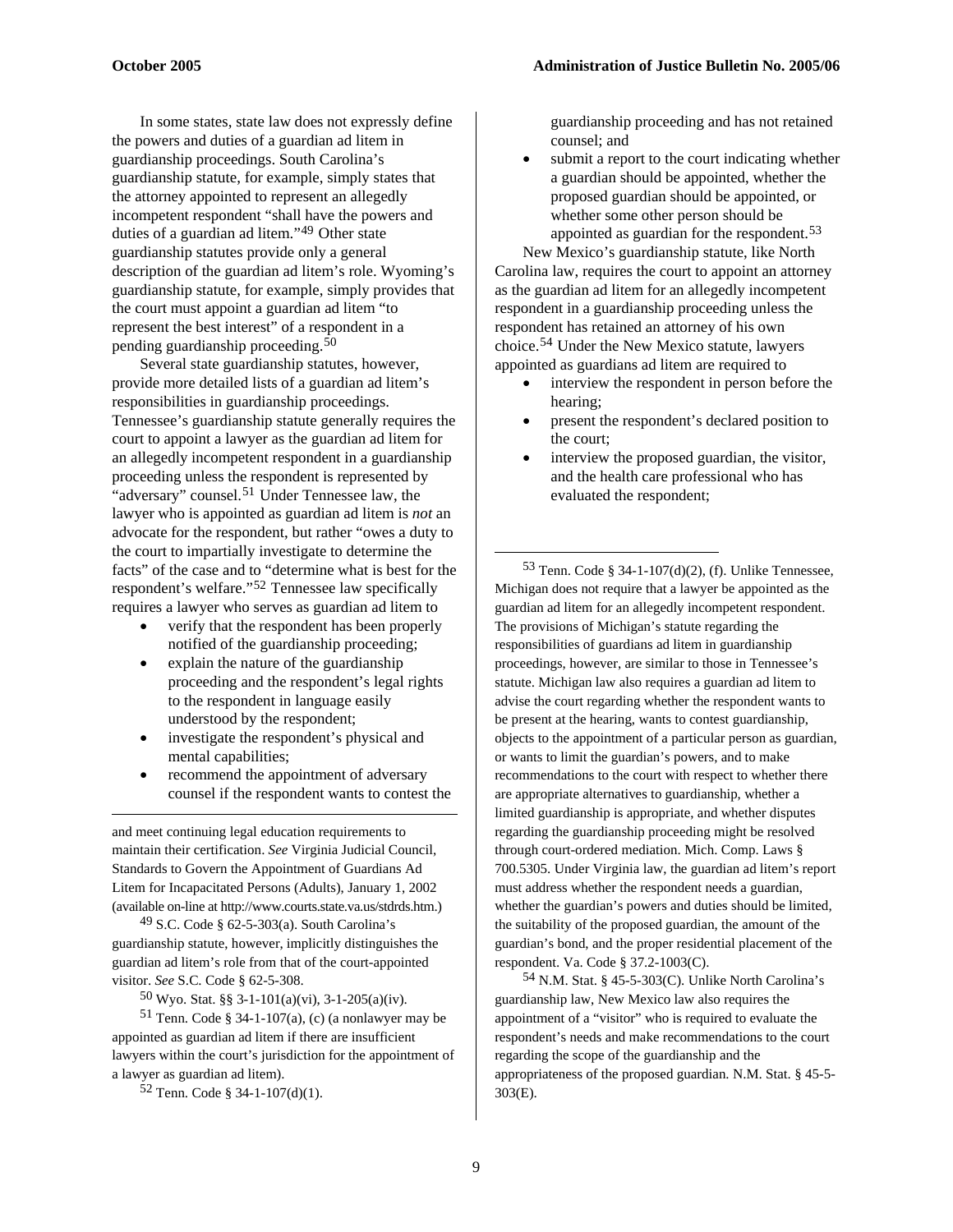- review the reports submitted by the visitor and health care professional who have evaluated the respondent; and
- obtain independent medical or psychological assessments of the respondent, if necessary.[55](#page-9-0)

Wisconsin's guardianship statute also requires that a lawyer be appointed as the guardian ad litem for an allegedly incompetent respondent in a guardianship proceeding.[56](#page-9-1) Under Wisconsin law, the guardian ad litem is "an advocate for the best interests" of the respondent, must "function independently, in the same manner as an attorney for a party to the action, and shall consider but shall not be bound by, the wishes of the [respondent] or the positions of others as to the best interests of the [respondent]."[57](#page-9-2) The general duties of a guardian ad litem include

- interviewing the respondent;
- explaining the guardianship proceeding to the respondent;
- advising the respondent of his legal rights;
- requesting the court to order additional medical, psychological, or other evaluations if necessary;
- <span id="page-9-6"></span><span id="page-9-5"></span>informing the court whether the respondent objects to a finding of incompetency or the guardian ad litem's recommendations regarding the respondent's best interests;
- presenting evidence concerning the respondent's best interest, if necessary; and
- reporting to the court on any other relevant matter upon request of the court.<sup>[58](#page-9-3)</sup>

#### *Attorney*

<span id="page-9-0"></span> $\overline{a}$ 

Traditionally, the role of court-appointed lawyers in guardianship proceedings was described as that of a guardian ad litem.[59](#page-9-4) The more recent trend, however, has been to require court-appointed lawyers to act as

```
56 Wis. Stat. § 880.33(2)(a)(1).
```

```
57 Wis. Stat. § 880.331(3).
```
<span id="page-9-3"></span><span id="page-9-2"></span><span id="page-9-1"></span>58 Wis. Stat. § 880.331(4). Wisconsin's guardianship statute requires the appointment of "full legal counsel" to represent an allegedly incompetent respondent if the respondent is unable to retain counsel and appointment of legal counsel is requested by the respondent, recommended by the guardian ad litem, or determined by the court to be in the respondent's best interest. Wis. Stat. § 880.33(2)(a)(1). Wisconsin's guardianship law does not provide for the appointment of a visitor, investigator, or friend of the court in a guardianship proceeding.

<span id="page-9-7"></span><span id="page-9-4"></span>59 Sally Balch Hurme, "Current Trends in Guardianship

Reform," 7 Md. J. Contemp. L. Issues 143, 151 (1995-96).

attorneys and zealous advocates for allegedly incompetent respondents in guardianship proceedings.[60](#page-9-5)

Thirty-three states and the District of Columbia require that a lawyer be appointed as the attorney for an allegedly incompetent respondent in a guardianship proceeding if the respondent does not retain, is unable to retain, requests, or needs legal counsel.<sup>[61](#page-9-6)</sup>

In these states, the role and responsibilities of lawyers appointed to represent allegedly incompetent respondents in guardianship proceedings are generally the same as those of appointed or retained lawyers who represent parties in other civil proceedings. And at least two state appellate courts have ruled that a courtappointed lawyer's responsibilities to an allegedly incompetent respondent are the same as those involved in the "traditional" lawyer-client relationship.[62](#page-9-7) So, in these states the legal and professional responsibilities of a lawyer appointed as the attorney for a respondent in a guardianship proceeding include

treating the respondent as her client,

60 Hurme, 7 Md. J. Contemp. L. Issues at 151.

61 Calhoun, 33 Clearinghouse Rev. at 321 (data revised based on author's legal research). *See*, for example, Ariz. Rev. Stat. § 14-5303 (court must appoint attorney to represent respondent unless respondent has retained legal counsel); Mich. Comp. Laws § 700.5303 (court must appoint attorney to represent respondent if respondent requests legal counsel, guardian ad litem recommends appointment of legal counsel, or court determines that respondent's best interest requires appointment of counsel); Wash. Rev. Code § 11.88.045 (court must appoint attorney for indigent respondent). Approximately seven states allow, but do not require, the court to appoint a lawyer to represent a respondent in a guardianship proceeding. Calhoun, 33 Clearinghouse Rev. at 321 (data revised based on author's research). *See*, for example, Wyo. Stat. § 3-1-205 (court has discretion to appoint attorney to represent respondent). Nine of the remaining states (including North Carolina) require or allow the appointment of a guardian ad litem to represent an allegedly incompetent respondent in a guardianship proceeding, and six of these states (including North Carolina) require that a guardian ad litem be an attorney. Only Delaware makes no provision for the appointment of an attorney or guardian ad litem to represent a respondent in a guardianship proceeding.

62 *See* In re M.R., 638 A.2d 1274 (N.J. 1994); In re Lee, 754 A.2d 426, 438 (Md. Spec. App. 2000). *See also* Vicki Gottlich, "The Role of the Attorney for the Defendant in Adult Guardianship Cases: An Advocate's Perspective," 7 Md. J. Contemp. L. Issues 191 (1995-96).

<sup>55</sup> N.M. Stat. § 45-5-303.1(A).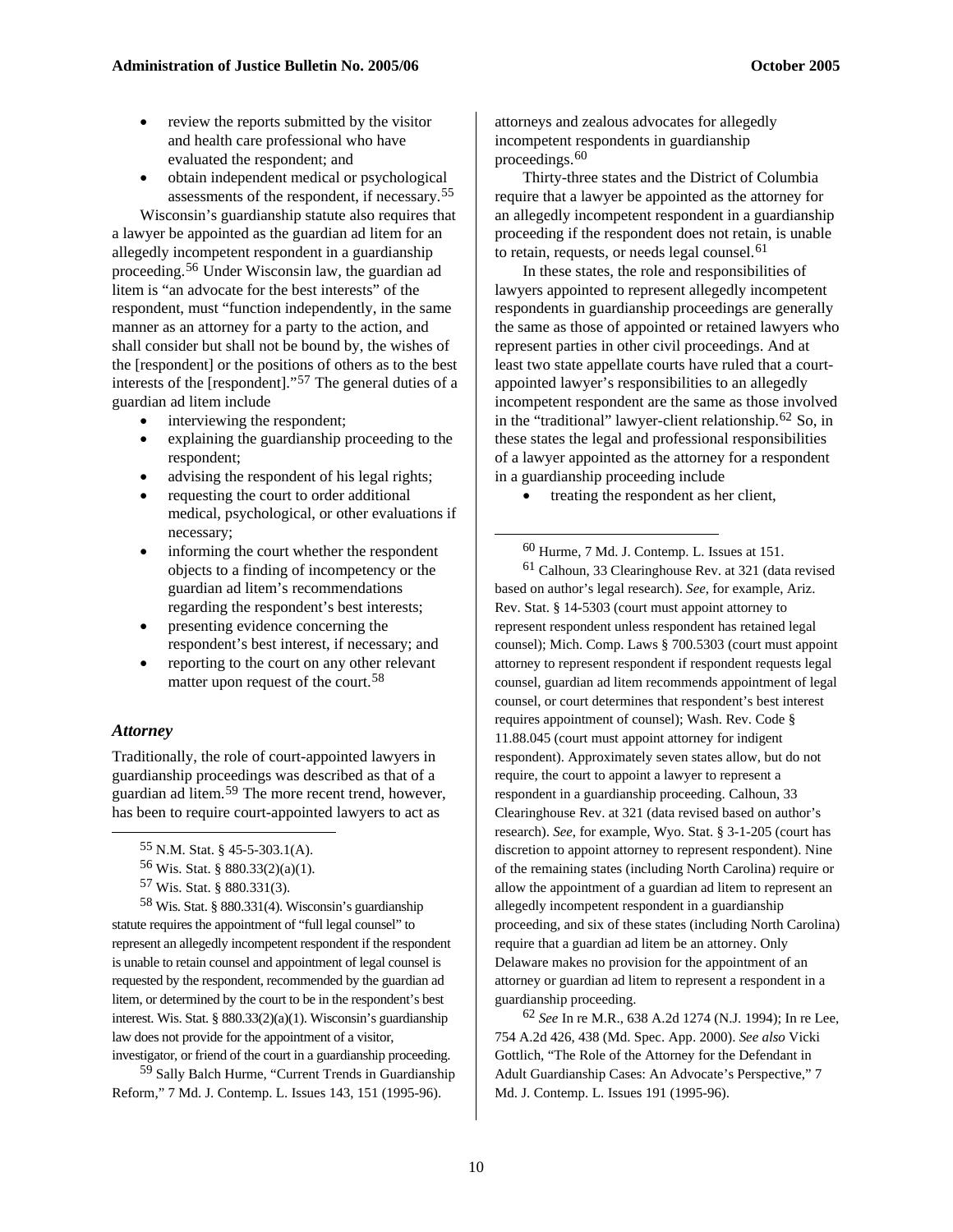- advising the respondent regarding the respondent's legal rights,
- preserving the confidentiality of communications from and information about the respondent,
- advocating the respondent's position,
- protecting the respondent's interests, and
- complying with the applicable rules of professional conduct in the course of her representation of the respondent.<sup>[63](#page-10-0)</sup>

Some state guardianship statutes expressly require a court-appointed lawyer to act as a "zealous advocate" for the respondent,  $64$  list some of the attorney's specific responsibilities to the respondent,  $65$  or explicitly differentiate the attorney's role from that of a guardian ad litem or visitor.[66](#page-10-3)

Georgia's guardianship law, for example, expressly provides that a lawyer who is appointed as the respondent's attorney may not serve as the guardian ad litem in the pending guardianship proceeding and that a lawyer who is appointed as the guardian ad litem in a pending guardianship proceeding may not serve as the respondent's attorney.[67](#page-10-4) And Washington's guardianship statute states that the role of a court-appointed attorney in a guardianship proceeding is "distinct from that of the guardian ad litem," requires a court-appointed attorney to "act as an advocate for the [respondent]," and prohibits a court-appointed attorney from substituting her "own judgment for that of the [respondent] on the

<span id="page-10-0"></span>63 In re Lee, 754 A.2d at 438-439. *See also*  "Wingspan—The Second National Guardianship Conference, Recommendations," 31 Stetson L. Rev. 595, 601 (2002); Lu-in Wang, et al., "Trends in Guardianship Reform: Roles and Responsibilities of Legal Advocates," 24 Clearinghouse Review 561, 566-67 (Oct. 1990); Gottlich, 7 Md. J. Contemp. Legal Issues at 216-220; Joan L. O'Sullivan, "Role of the Attorney for the Alleged Incapacitated Person," 31 Stetson L. Rev. 687, 727-733 (2001-02); American Bar Association Commission on the Mentally Disabled, *Involuntary Civil Commitment: A Manual for Lawyers and Judge*, 17-43 (1988) (discussing the responsibilities of respondents' attorneys in involuntary mental commitment hearings).

64 D.C. Code § 21-2033.

1

<span id="page-10-2"></span><span id="page-10-1"></span>65 Tex. Probate Code § 647 (requiring a court-appointed lawyer to interview the respondent and explain the law).

<span id="page-10-5"></span><span id="page-10-4"></span><span id="page-10-3"></span>66 *See*, for example, Ariz. Rev. Stat. § 14-5303 (requiring the appointment of an attorney and a court investigator in guardianship proceedings and specifying the duties of the court investigator).

67 Ga. Code § 29-5-6.

subject of what may be in the [respondent's] best interests."[68](#page-10-5)

West Virginia's guardianship statute goes even further, listing twenty specific responsibilities of attorneys who represent respondents in guardianship proceedings, including

- advising the respondent of the possible legal consequences of the guardianship proceeding and inquiring into the client's interests and desires with respect thereto;
- maintaining contact with the respondent throughout the proceeding;
- interviewing potential witnesses and contacting persons who may have relevant information concerning the respondent;
- pursuing discovery through formal and informal means;
- obtaining independent psychological examinations, medical examinations, and home studies as needed;
- reviewing all medical reports;
- subpoenaing witnesses to the hearing;
- communicating the respondent's wishes to the court;
- presenting evidence on all relevant issues;
- cross-examining witnesses, making objections to inadmissible testimony and evidence, and otherwise zealously representing the respondent's interests and desires;
- raising appropriate questions as to any person nominated or proposed as guardian;
- taking steps to limit the scope of the guardianship as appropriate; and
- informing the respondent of the respondent's right to appeal and filing an appeal on behalf of the respondent when appropriate.<sup>[69](#page-10-4)</sup>

## **"Zealous Advocate" or "Best Interest"?**

Discussions regarding the role of court-appointed lawyers in guardianship proceedings often are couched in terms of two competing models or perspectives: the "zealous advocate" model and the "best interest" perspective.

## *"Best Interest"*

Under the "best interest" perspective, the role of a court-appointed lawyer in a guardianship proceeding

<sup>68</sup> Wash. Rev. Code § 11.88.045(1)(b).

<sup>69</sup> W.Va. Code § 44A-2-7.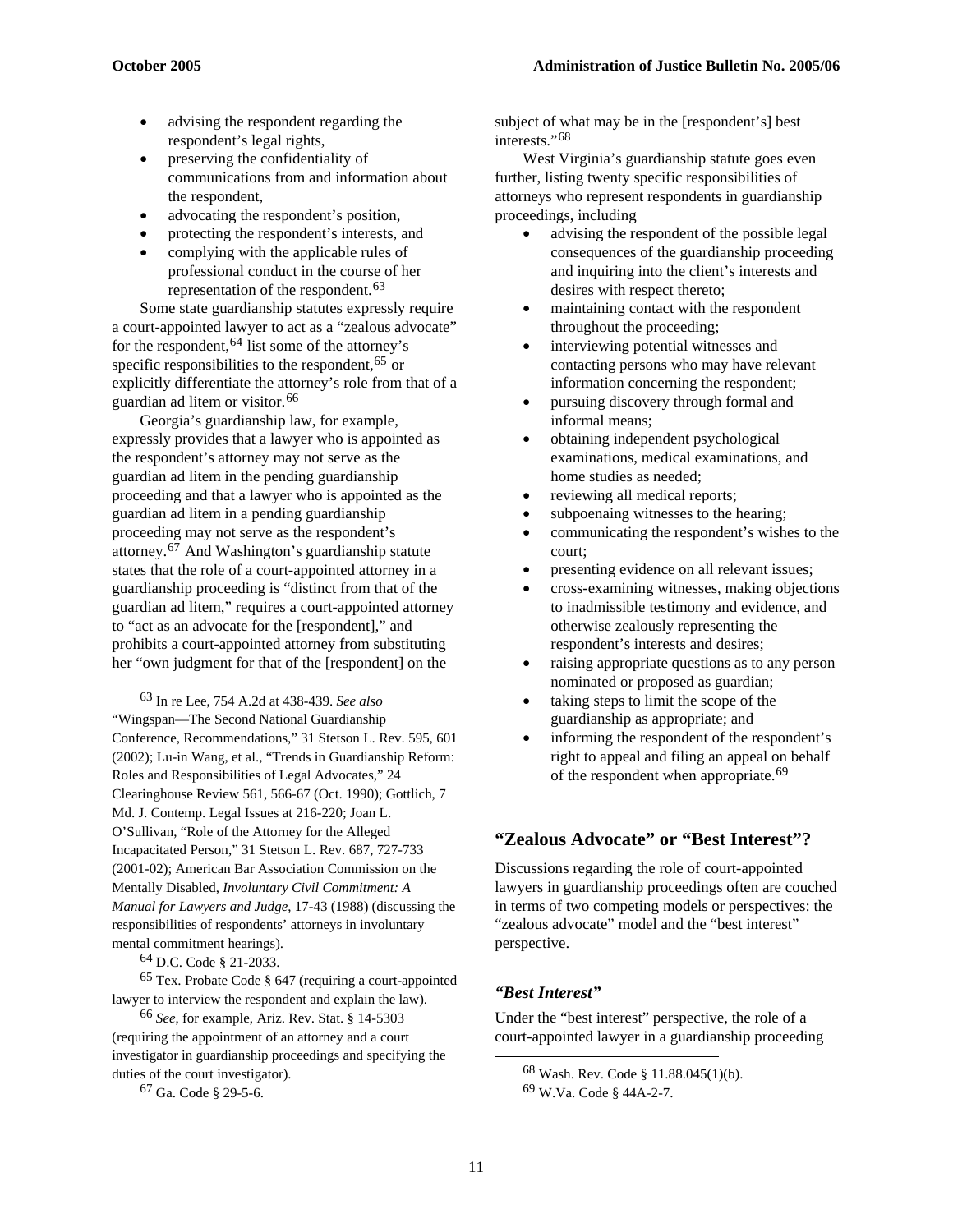should be to determine, represent, and protect the "best interest" of the allegedly incompetent respondent.<sup>[70](#page-11-0)</sup> Under this model, a court-appointed lawyer acts primarily as an investigator or officer of the court rather than the respondent's attorney or a zealous advocate for the position voiced by the respondent.

In this role, the attorney determines what is in the best interest of the person who is the subject of the guardianship [proceeding]. The attorney uses his or her own judgment to decide whether the person is competent, investigates the situation, and typically files a report with the court advocating what the attorney decides is in the best interest of the client.[71](#page-11-1)

The responsibilities of a court-appointed lawyer under the "best interest" model therefore generally include

- conducting an independent and impartial investigation of the respondent's mental capacity, needs, and situation; and
- making recommendations to the court with respect to the respondent's need for a guardian, the nature and scope of the proposed guardianship, the suitability of the proposed guardian, and the respondent's best interests even if those recommendations conflict with the respondent's expressed desire or position with respect to the guardianship proceeding.[72](#page-11-2)

#### *"Zealous Advocate"*

<span id="page-11-4"></span> $\overline{a}$ 

By contrast, proponents of the "zealous advocate" model contend that

[t]he role of the court-appointed attorney is … the traditional attorney role. … "[t]he representative attorney is a zealous advocate for the wishes of the client."[73](#page-11-3)

The "zealous advocate" model, therefore, requires a court-appointed lawyer to represent the allegedly incompetent respondent in a guardianship proceeding in the same manner, insofar as it is possible to do so, she would represent any client in a pending legal proceeding. More specifically, the "zealous advocate" model requires a respondent's court-appointed lawyer to

<span id="page-11-5"></span><span id="page-11-0"></span>70 *See* Frederick R. Franke, Jr., "Perfect Ambiguity: The Role of the Attorney in Maryland Guardianships," 7 Md. J. Contemp. Legal Issues 223 (1996-96).

<span id="page-11-2"></span><span id="page-11-1"></span>72 Calhoun, 33 Clearinghouse Rev. at 318; In re Lee, 754 A.2d at 439.

(a) advise the [respondent] of all the options as well as the practical and legal consequences of those options and the probability of success in pursuing any one of those options; (b) give that advice in the language, mode of

communication and terms that the [respondent] is most likely to understand; and (c) zealously advocate the course of actions chosen by the [respondent].[74](#page-11-4)

Proponents of the "zealous advocate" model, including the American Bar Association's Commission on Legal Problems of the Elderly, the ABA's Commission on the Mentally Disabled, the 1988 "Wingspread" Conference on Guardianship, and the 2001 "Wingspan" Guardianship Conference, argue that, despite their "therapeutic" or beneficent purpose, guardianship proceedings usually result in "significant and usually permanent loss of [the respondent's legal] … rights and liberties."[75](#page-11-5)

From its inception, [the state's exercise of] *parens patriae* authority [in guardianship proceedings] has been seen as benevolent in nature, rather than adversarial, because the state is acting to protect those who cannot protect themselves. … However, not every petitioner for guardianship is focused on doing good. [Moreover,] ... the imposition of a guardianship may rob a [respondent] of his or her autonomy and his or her ability to manage affairs independently. \* \* \* A respondent in a guardianship case can lose his or her right to vote, marry, contract, determine where he or she will live, choose the kind of health care he or she will receive, and decide how to manage his or her assets.[76](#page-11-0)

Proponents of the "zealous advocate" model contend that the potential loss of the respondent's legal rights in a guardianship proceeding requires, as a matter of public policy if not due process, that a courtappointed lawyer act as the respondent's attorney and advocate in any case in which the respondent is unable,

<sup>71</sup> O'Sullivan, 31 Stetson L. Rev. at 687.

<span id="page-11-3"></span><sup>73</sup> In re Mason, 701 A.2d 979, 982 (N.J. Super. Ch. Div. 1997).

<sup>74 &</sup>quot;Wingspan—The Second National Guardianship Conference, Recommendations," 31 Stetson L. Rev. at 601. 75 In re Lee, 754 A.2d at 439.

<sup>76</sup> O'Sullivan, 31 Stetson L. Rev. at 703 and 698-99. *See also* Gotttlich, 7 Md. J. Contemp. L. Issues at 197 ("Despite the seemingly benevolent nature of the guardianship system, the consequences of a guardianship are very harsh. When a court appoints a guardian, the ward loses all rights to determine anything about her life."); Calhoun, 33 Clearinghouse Rev. at 317 ("a petition for guardianship is an obvious threat to the [respondent's] rights and liberties").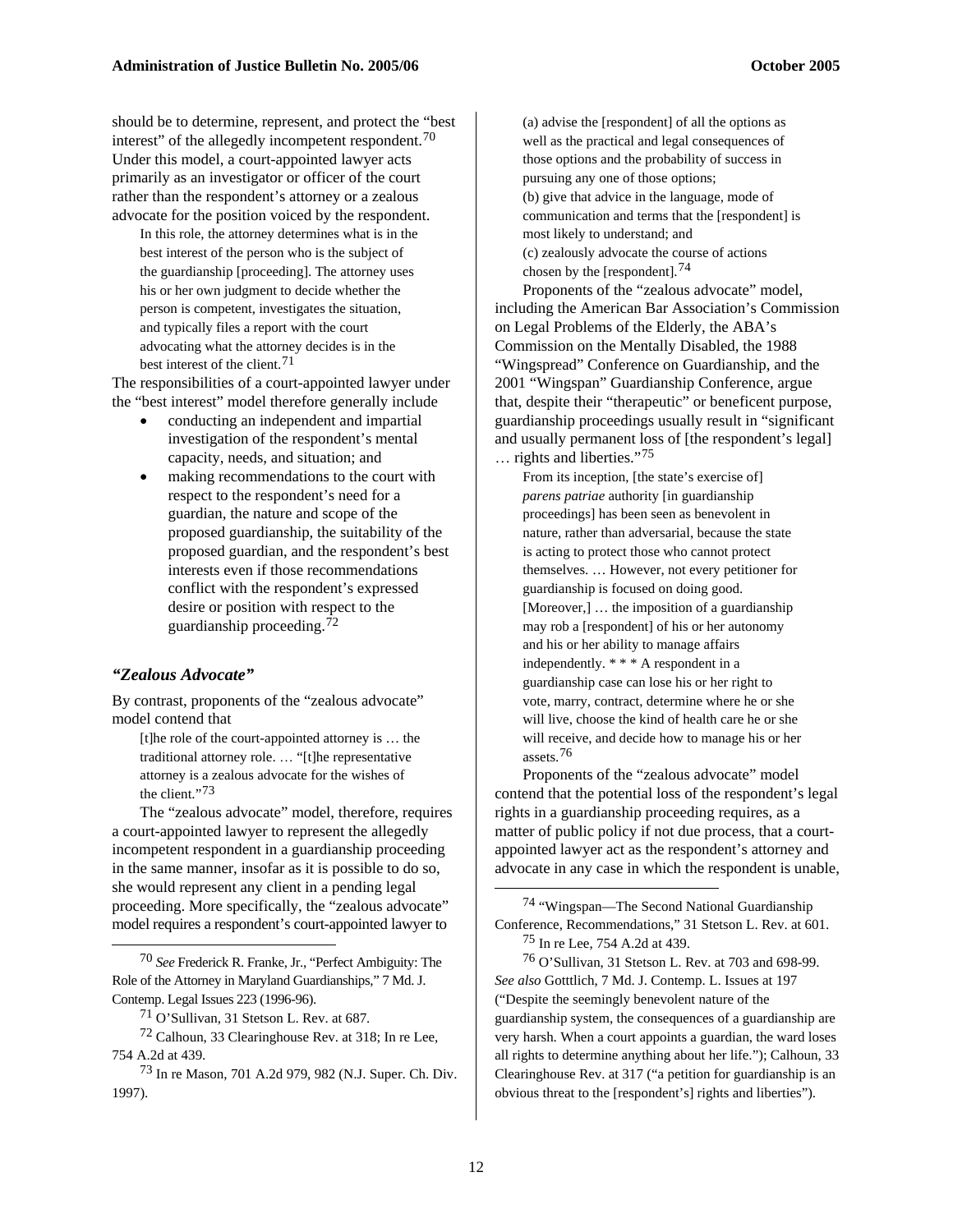due to indigency or incapacity, to retain legal counsel of his own choice or adequately communicate his own position regarding the guardianship proceeding to the court. They also contend that the "zealous advocate" model should apply even in cases in which the respondent's incompetency is clear or uncontested, since the respondent may need an advocate to contest other aspects of the guardianship proceeding, including the scope of the proposed guardianship, the suitability of the proposed guardian, or the residential placement or medical treatment of the respondent.[77](#page-12-0)

And while proponents of the "zealous advocate" model generally recognize that a court-appointed attorney's role "does not extend to advocating [a respondent's] decisions [if they] are patently absurd or … pose an undue risk of harm" to the respondent, they also contend that "advocacy that is diluted by excessive concern for the [respondent's] best interests … raise[s] troubling questions for attorneys in an adversarial system."[78](#page-12-1)

#### *How Helpful Are the "Zealous Advocate" and "Best Interest" Models?*

Courts and commentators commonly use the "zealous advocate" and "best interest" models to describe and distinguish the role of court-appointed lawyers in guardianship proceedings, often equating the "best interest" model with a lawyer's role as guardian ad litem and the "zealous advocate" model with a lawyer's role as the respondent's attorney. One New Jersey court, for example, stated:

The court-appointed attorney … acts as an "advocate" for the interests of his client [while] the [guardian ad litem] acts as the "eyes of the court" to further the "best interests" of the alleged incompetent. Court-appointed counsel is an independent legal advocate for the alleged incompetent and takes an active part in the hearings and proceedings, while the [guardian ad litem] is an independent fact finder and an investigator for the court. The court-appointed attorney … subjectively represents the [respondent's] intentions, while the [guardian ad litem] objectively evaluates the best interests of the alleged incompetent.[79](#page-12-2)

It is far from clear, however, that the "best interest" model accurately and completely describes the role of a guardian ad litem in guardianship

<span id="page-12-2"></span><span id="page-12-1"></span><span id="page-12-0"></span> $\overline{a}$ 

proceedings *or* that the "zealous advocate" model adequately describes the role of a court-appointed lawyer who acts as the attorney for an allegedly incompetent respondent.

As noted above, the "zealous advocate" model does not require that an attorney always advocate the positions or wishes of her client. A court-appointed attorney's role "does not extend to advocating [a respondent's] decisions [if they] are patently absurd or … pose an undue risk of harm"[80](#page-12-1) And the rules of professional conduct governing lawyers allow a lawyer to make decisions on behalf of a client if the client's mental incapacity prevents him from making appropriate decisions in connection with a legal proceeding and the lawyer's actions are in the client's "best interest."<sup>[81](#page-12-2)</sup>

Nor is there an exact correlation between the "best interest" model and the role and responsibilities of a guardian ad litem for an allegedly incompetent adult. Under Rule 17, a guardian ad litem is required to protect the interests of a party who, due to infancy or incapacity, is unable to protect his own interests in connection with a pending legal proceeding. And in doing so, the guardian ad litem acts, in some sense, as a diligent and "zealous advocate" for a minor or incompetent party and the party's expressed interests to the extent the party has sufficient capacity to make competent decisions regarding his own interests. And while a guardian ad litem, in some instances, may be called upon to act as the court's "eyes and ears" or serve an independent and impartial fact finder, those responsibilities more accurately describe the role of a visitor, investigator, or friend of the court than that of a guardian ad litem.

So while the "zealous advocate" and "best interest" models may provide a general context for discussing the role of court-appointed lawyers in guardianship proceedings, their usefulness is limited and they are not determinative.

#### **Ambiguity and Confusion Regarding the Role of Court-Appointed Lawyers in Guardianship Proceedings**

Although most state guardianship statutes nominally provide that a court-appointed lawyer acts as either the respondent's attorney or guardian ad litem, the role and responsibilities of court-appointed lawyers in

 <sup>77</sup> In re M.R., 638 A.2d at 1285.

<sup>78</sup> In re M.R., 638 A.2d at 1285.

<sup>79</sup> In re Mason, 701 A.2d at 983.

<sup>80</sup> In re M.R., 638 A.2d at 1285.

<sup>81</sup> *See* text accompanying notes 103 through 110.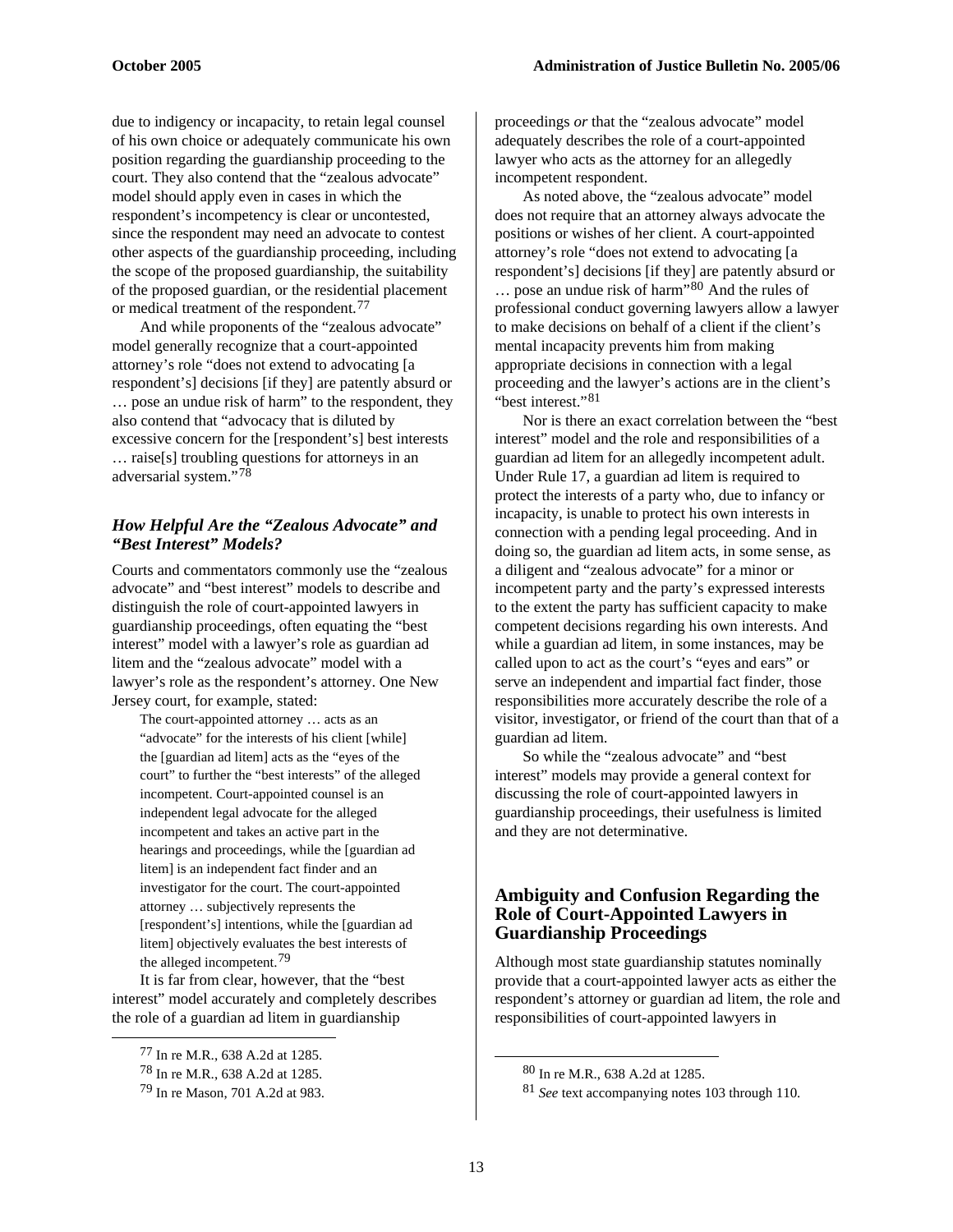guardianship proceedings are not always clearly defined or understood.[82](#page-13-0)

For example, two 1994 studies of guardianship proceedings in Maryland found that "confusion reigns regarding what role the appointed attorney is to play."[83](#page-13-1) And a subsequent decision by Maryland's Special Court of Appeals noted that the proper role of court-appointed lawyers in guardianship proceedings remains "shrouded in ambiguity."[84](#page-13-2) Similarly, a 1994 study of guardianship cases in ten states by the University of Michigan's Center for Social Gerontology found that "attorneys may often be confused or uncertain of the role they are to play, i.e., whether they are advocating for the [respondent's] best interests or the [respondent's] stated desires."[85](#page-13-3)

As a result of this ambiguity and confusion, some court-appointed lawyers apparently "choose whichever role [they] prefer[]"[86](#page-13-4) and often will choose "the easier investigative function," acting in what they perceive to be the respondent's "best interests" rather than acting as "zealous advocates" for respondents.[87](#page-13-5) Others choose to act as zealous advocates, opposing the appointment of a guardian for the allegedly incompetent respondent without regard to whether guardianship is in the respondent's "best interest."[88](#page-13-6) In either case, "some important functions [that should be performed by an attorney or guardian ad litem] may never be performed by anyone [and] other functions

<span id="page-13-0"></span>82 Calhoun, 33 Clearinghouse Rev. at 318-19; O'Sullivan, 31 Stetson L. Rev. at 688; Joan L. O'Sullivan and Diane E. Hoffman, "The Guardianship Puzzle: Whatever Happened to Due Process?" 7 Md. J. Contemp. Legal Issues 11, 66 (1995-96); A. Frank Johns, "Three Rights Make Strong Advocacy for the Elderly: Right to Counsel, Right to Plan, and Right to Die," 45 S. Dak. L. Rev. 492, 494 (2000).

<span id="page-13-7"></span><span id="page-13-1"></span>83 O'Sullivan and Hoffman, 7 Md. J. Contemp. L. Issues at 66.

84 In re Lee, 754 A.2d at 439.

 $\overline{a}$ 

<span id="page-13-8"></span><span id="page-13-3"></span><span id="page-13-2"></span>85 Lauren Barritt Lisi, et al., National Study of Guardianship Systems: Findings and Recommendations (Ann Arbor: The Center for Social Gerontology, 1994), cited in O'Sullivan, 7 Md. J. Contemp. Legal Issues at 44.

86 O'Sullivan, 31 Stetson L. Rev. at 688.

<span id="page-13-9"></span><span id="page-13-5"></span><span id="page-13-4"></span>87 Gottlich, 7 Md. J. Contemp. Legal Issues at 194; O'Sullivan, 7 Md. J. Contemp. Legal Issues at 38-39, 66 (reporting findings that most lawyers appointed to represent respondents in guardianship proceedings in Maryland acted as guardians ad litem or investigators rather than as zealous advocates or attorneys for respondents).

<span id="page-13-10"></span><span id="page-13-6"></span>88 A. Frank Johns, "Guardianship from 1978 to 1988 in View of Restructure" (N.C. Bar Foundation, 1988).

may be performed by persons who do not have the training to perform them properly  $\ldots$  ...<sup>[89](#page-13-7)</sup>

Confronted with the dilemma of whether to act as the respondent's attorney or guardian ad litem, some court-appointed lawyers attempt to "wear both hats."[90](#page-13-8) And while this is not a problem *if* and to the extent that the responsibilities of these two roles are consistent with each other and with state law, some courts and commentators believe that the roles of attorney and guardian ad litem are "materially different," are potentially, if not inherently, incompatible, and should not be performed simultaneously by one person.<sup>[91](#page-13-9)</sup>

The solution to this ambiguity and confusion, of course, is the enactment of guardianship statutes that clearly define the role of court-appointed lawyers in guardianship proceedings and describe in detail their legal and professional responsibilities, coupled with high quality education and training programs for lawyers who are appointed to represent allegedly incompetent respondents.

## **Do the Revised Rules of Professional Conduct Apply to Lawyers Who Are Appointed as Guardians ad Litem?**

The North Carolina State Bar's ethics committee recently addressed this question in the context of lawyers who are appointed, pursuant to G.S. 7B-1101(1) and Rule 17, as guardians ad litem for "incapacitated" parents who are respondents in juvenile proceedings involving termination of parental rights.[92](#page-13-10)

All lawyers who are licensed to practice in North Carolina are subject to the North Carolina State Bar's Revised Rules of Professional Conduct. However,

… some of the Rules of Professional Conduct create duties that are owed only in the

89 James M. Peden, "The Guardian Ad Litem Under the Guardianship Reform Act: A Profusion of Duties, a Confusion of Roles, 68 U. Det. L. Rev. 19, 29 (1990-91).

90 A. Frank Johns, "Guardianship from 1978 to 1988 in View of Restructure" (N.C. Bar Foundation, 1988).

91 *See* In re Lee, 754 A.2d at 438 ("the duties of an attorney may at times conflict with the duties of a guardian ad litem"); Gottlich, 7 Md. J. Contemp. L. Issues at 194; Hurme, 7 Md. J. Contemp. L. Issues at 151 (suggesting that in most cases, "the same person cannot, and should not, serve in both roles simultaneously"); Calhoun, 33 Clearinghouse Rev. at 319.

92 2004 Formal Ethics Opinion 11 (North Carolina State Bar, Jan. 21, 2005). *See also* In re Shepard, 162 N.C. App. 215, 591 S.E.2d 1 (2004).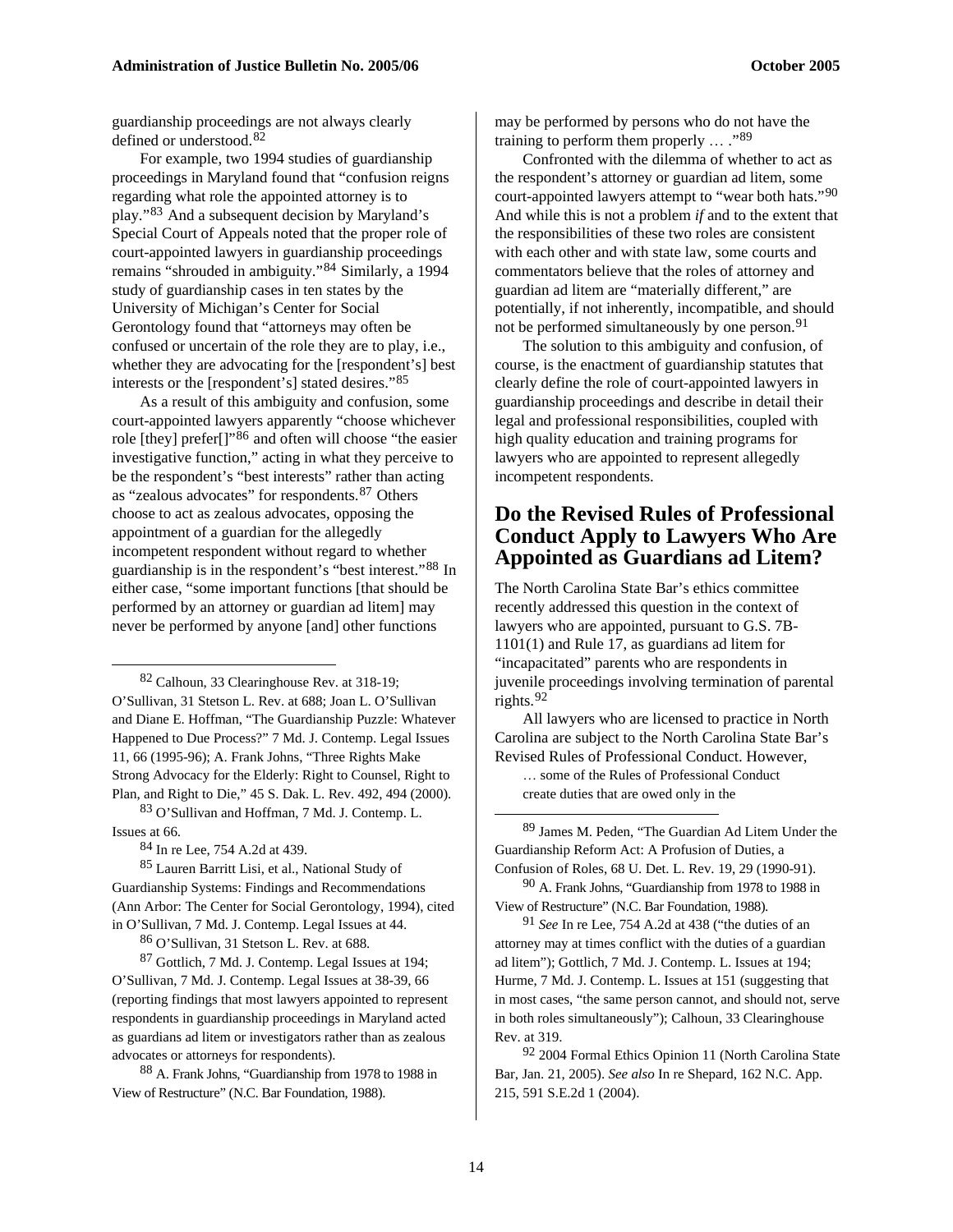professional client-lawyer relationship. For example, the confidentiality rule only applies when a lawyer has a client-lawyer relationship or has agreed to consider the formation of one. Conversely, there are other rules that apply although a lawyer is acting in a non-professional capacity. For example, a lawyer who commits fraud in a business transaction has violated Rule 8.4 by engaging in conduct involving dishonesty, fraud, deceit, or misrepresentation.<sup>[93](#page-14-0)</sup>

The ethics committee therefore ruled that if another lawyer is appointed as the parent's attorney, the lawyer who is appointed as the parent's guardian ad litem "does not have a client-lawyer relationship with the parent, and therefore, would not be governed by the Rules of Professional Conduct relating to duties owed to clients."[94](#page-14-1) Thus, a court-appointed lawyer who acts "purely as a guardian [ad litem] and not [as] an attorney" is *not* bound by the ethical rules governing confidentiality (Rule 1.6), zealous advocacy (Rule 1.3), loyalty (Rules 1.7 through 1.10), or evaluations for use by third persons (Rule 2.3), but is subject to the ethical rules governing candor toward the court (Rule 3.3), fairness to opposing party and counsel (Rule 3.4), ex parte communications with and unlawful influence of judicial officials (Rule 3.5), and dishonesty, fraud, deceit, misrepresentation, and conduct prejudicial to the administration of justice (Rule 8.4).

The committee, however, also ruled that if a court appoints a lawyer to act as a party's attorney *and*  guardian ad litem, the lawyer must comply with the Rules of Professional Conduct that apply to clientlawyer relationships.

The nature and scope of a court-appointed lawyer's ethical and professional responsibilities in a guardianship proceeding therefore depend on whether the lawyer's appointment as the guardian ad litem for an allegedly incompetent respondent creates a "professional client-lawyer relationship." And, as discussed above, the answer to this question is not entirely clear.

<span id="page-14-4"></span><span id="page-14-3"></span><span id="page-14-2"></span>An incapacitated parent in a termination of parental rights proceeding is represented by two courtappointed lawyers—one who acts as the parent's attorney and another who acts as the parent's guardian ad litem. So it is possible, though not necessarily easy, to distinguish between a court-appointed lawyer's role as the parent's attorney and a lawyer's role as the parent's guardian ad litem.

<span id="page-14-1"></span><span id="page-14-0"></span> $\overline{a}$ 

By contrast, in a guardianship proceeding there is only one court-appointed lawyer, not two, and an allegedly incompetent respondent usually is not represented by retained legal counsel. And while the court-appointed lawyer's role is nominally that of the respondent's guardian ad litem, her responsibilities bear at least some similarity to those of an attorney for the respondent.[95](#page-14-2) So a lawyer who is appointed under G.S. 35A-1107 as guardian ad litem for an allegedly incompetent respondent who is *not* represented by appointed or retained counsel in a guardianship proceeding *may* be acting as the respondent's attorney *and* guardian ad litem. And if this is so, a lawyer who is appointed as the guardian ad litem for an unrepresented respondent in a guardianship proceeding may be subject to the Rules of Professional Conduct that govern client-lawyer relationships.<sup>[96](#page-14-3)</sup>

These rules generally require a lawyer to act, within the bounds of law and insofar as possible, as a "zealous advocate" for her client. The official comments to Rule 1.3 of the North Carolina State Bar's Revised Rules of Professional Conduct require a lawyer to "act with commitment and dedication to the interests of the client and with zeal in advocacy upon the client's behalf." In representing a client, a lawyer is required to "abide by a client's decisions concerning the objectives of representation and … consult with the client as to the means by which they are to be pursued."[97](#page-14-4)

A lawyer's professional obligation to act as a zealous advocate for her client "is not a license to raise frivolous defenses or to stand obdurately on procedural points."[98](#page-14-0) It does, however, require a court-appointed lawyer to communicate with her client; to explain the potential legal consequences of and the legal options with respect to the pending litigation to the client; to ascertain the client's wishes with respect to pending litigation; to secure and present evidence and

95 *See* notes 26 to 40 and accompanying text.

96 *See* Restatement (Third) of the Law Governing Lawyers § 14(2) (a client-lawyer relationship is formed when a court appoints a lawyer to provide "legal services" to a party) and comment d (a court may appoint a lawyer to represent an incompetent party without the party's consent).

<sup>97</sup> N.C. State Bar Revised Rules of Professional Conduct, Rule 1.2. In representing a client, a lawyer may exercise her professional judgment to waive or fail to assert a right or position of the client and may exercise professional discretion in determining the means by which a matter should be pursued. Rule 1.2(a)(3); Rule 1.4 (Comment 1).

98 O'Sullivan, 7 Md. J. Contemp. Legal Issues at 68. *See also* Rule 3.1; Rule 1.2(a)(2).

<sup>93 2004</sup> FEO 11 (citations omitted).

<sup>94 2004</sup> FEO 11.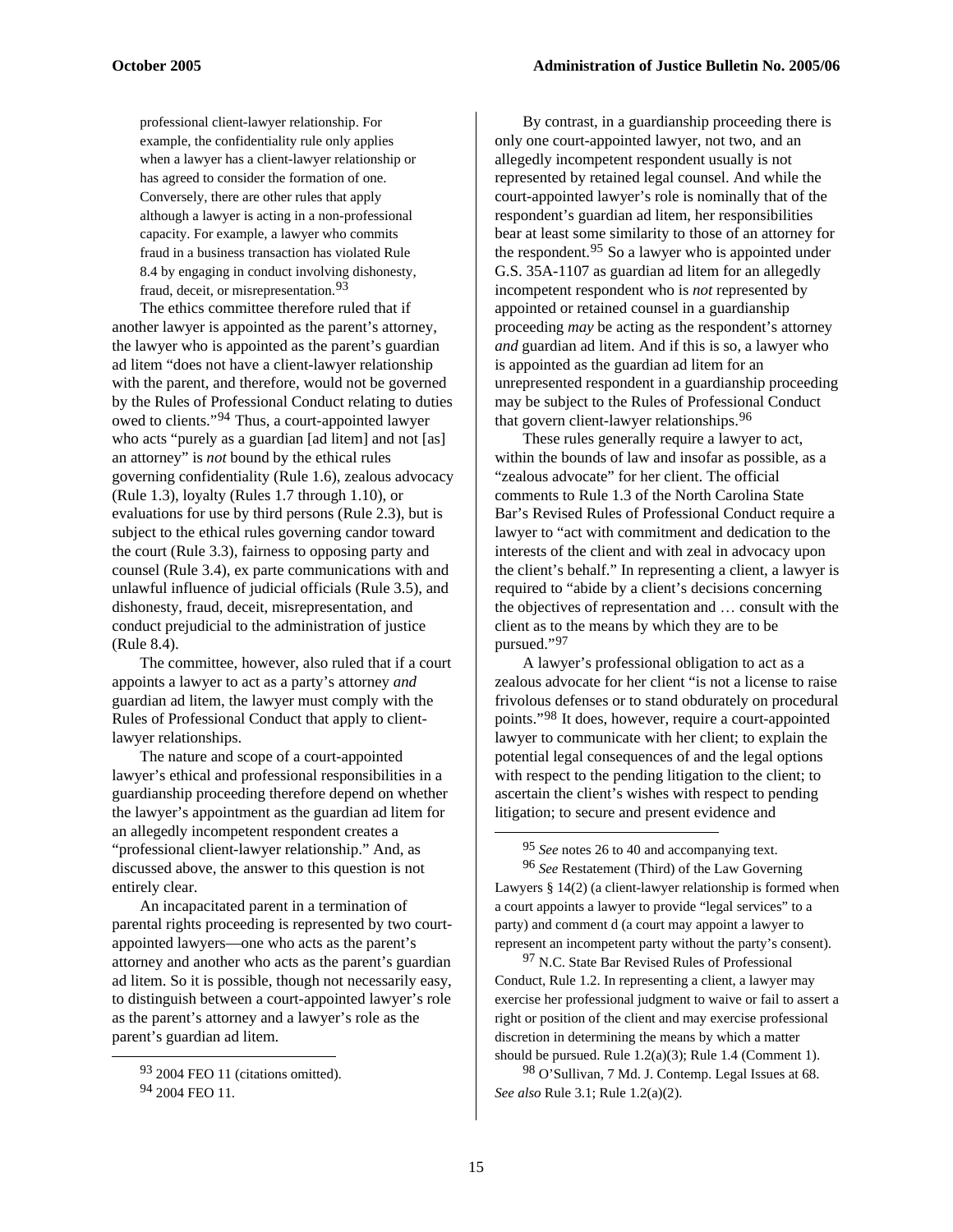arguments on behalf of the client; and to take appropriate actions (such as objecting to inadmissible evidence and cross-examining adverse witnesses) necessary to protect the client's legal rights and interests in the litigation.[99](#page-15-0)

At a minimum, the rule of "zealous advocacy" requires a lawyer who is appointed as the attorney and guardian ad litem for an allegedly incompetent respondent in a guardianship proceeding to ensure that the respondent is not found to be incompetent in the face of insufficient evidence, that guardianship is not ordered if there are appropriate and less restrictive alternatives available to protect the respondent's interests, that the guardian appointed for an incompetent respondent is suitable and qualified, and that appropriate limits are placed on the guardianship when necessary to protect the respondent's rights and interests.

If a court-appointed lawyer acts as the attorney and guardian ad litem for a respondent in a guardianship proceeding, the lawyer has an ethical and professional obligation to protect the respondent's confidences and secrets and is prohibited from revealing information about the respondent acquired during the attorney-client relationship unless the respondent gives informed consent to the disclosure or disclosure is authorized under the Revised Rules of Professional Conduct.[100](#page-15-1)

In addition, a lawyer who is appointed as the respondent's attorney and guardian ad litem is subject to the State Bar's rules governing

• communication with a client (Rule 1.4);<sup>[101](#page-15-2)</sup>

<span id="page-15-0"></span>99 O'Sullivan, 7 Md. J. Contemp. Legal Issues at 68; Anne K. Pecora, "Representing Defendants in Guardianship Proceedings: The Attorney's Dilemma of Conflicting Responsibilities," 1 Elder L. J. 139, 148 (1993).

100 2004 FEO 11.

1

<span id="page-15-3"></span><span id="page-15-2"></span><span id="page-15-1"></span>101 In cases involving clients with diminished mental capacity, the lawyer's communication with a client must take into account the client's mental capacity. For example, clients who suffer from Alzheimer's disease may experience "sundowner syndrome," becoming more confused around dusk. A lawyer representing a client with Alzheimer's disease, therefore, should communicate with the client early in the morning or after a meal. Similarly, lawyers should use simple terms and concrete examples in explaining legal proceedings and the possible consequences of guardianship to clients with diminished mental capacity. *See* O'Sullivan, 31 Stetson L. Rev. at 715, 727-728. A client's physical condition, such as hearing loss, also should be taken into consideration in determining the attorney's obligations under Rule 1.4. Lawyers can attempt to enhance their

- competent legal representation (Rule 1.1);
- loyalty to a client and conflicts of interest (Rules 1.7 through 1.10);
- terminating legal representation (Rule 1.16);
- undertaking evaluations for use by third parties (Rule 2.3);
- the assertion of nonmeritorious claims or defenses (Rule 3.1);
- dilatory practices and delaying litigation (Rule 3.2);
- candor toward the court (Rule 3.3);
- fairness to the opposing party and counsel (Rule 3.4);
- ex parte communications with judicial officials and unlawful attempts to influence judicial officials (Rule 3.5);
- testifying as a witness at trial (Rule 3.7);
- making false statements of law or fact to others (Rule 4.1);
- communication with persons represented by counsel (Rule 4.2);
- dealing with unrepresented persons (Rule 4.3);
- respect for the rights of others (Rule 4.4);
- dishonesty, fraud, deceit, misrepresentation and conduct prejudicial to the administration of justice (Rule 8.4); and
- representing clients with diminished mental capacity (Rule  $1.14$ ).<sup>[102](#page-15-3)</sup>

#### **Rule 1.14: Representing Clients with Diminished Mental Capacity**

If a lawyer who is appointed as the guardian ad litem for a respondent in a guardianship proceeding is subject to the ethical and professional rules governing

communication with elderly or impaired clients by printing documents in large type, speaking in plain language and avoiding legalese, sending materials to clients for review before meetings, and minimizing background noise and distractions. Jan Ellen Rein, "Ethics and the Questionably Competent Client: What the Model Rules Say and Don't Say," 9 Stan. L. & Policy Rev. 241, 244 (1998). Another useful technique to test the client's understanding of advice or explanations provided by a lawyer is to ask the client to paraphrase (not merely repeat) what the lawyer said.

102 Some of the professional and ethical obligations of lawyers who act as the attorneys for allegedly incompetent respondents in guardianship proceedings are discussed in greater detail in O'Sullivan, 31 Stetson L. Rev. at 713-719, and Gottlich, 7 Md. J. Contemp. Legal Issues at 201-207.

1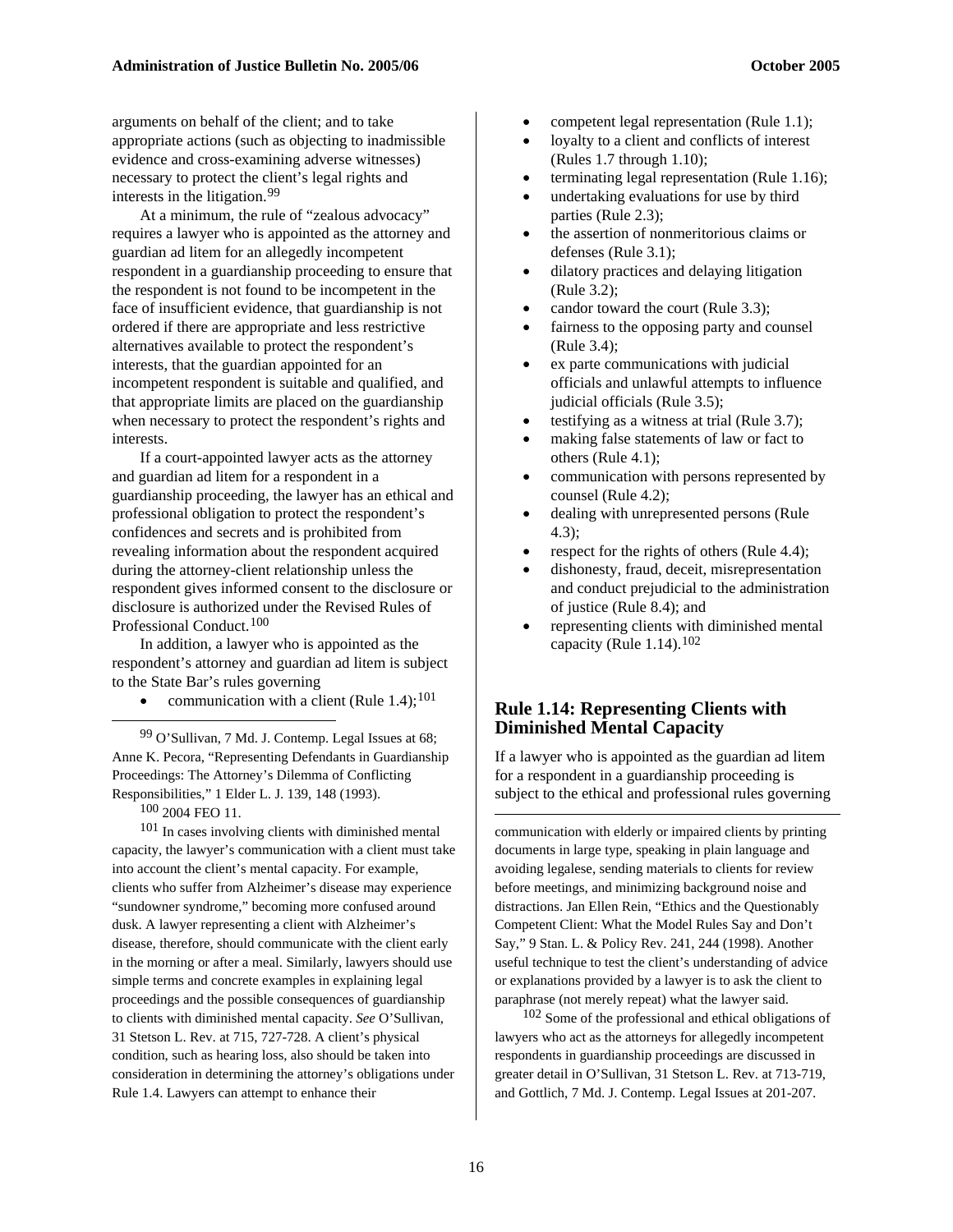client-lawyer relationships, the lawyer's representation of the allegedly incompetent respondent may be affected by Rule 1.14 of the Revised Rules of Professional Conduct, which governs a lawyer's representation of a client with diminished mental capacity.[103](#page-16-0) The rule states:

(a) When a client's capacity to make adequately considered decisions in connection with a representation is diminished, whether because of minority, mental impairment or for some other reason, the lawyer shall, as far as reasonably possible, maintain a normal client-lawyer relationship with the client.

(b) When the lawyer reasonably believes that the client has diminished capacity, is at risk of substantial physical, financial or other harm unless action is taken and cannot adequately act in the client's own interest, the lawyer may take reasonably necessary protective action including consulting with individuals or entities that have the ability to take action to protect the client and, in appropriate cases, seeking the appointment of a guardian ad litem or guardian.

(c) Information relating to the representation of a client with diminished capacity is protected by Rule 1.6. When taking protective action pursuant to paragraph (b), the lawyer is impliedly authorized under Rule 1.6(a) to reveal information about the client, but only to the extent reasonably necessary to protect the client's interests.

Because an adult respondent in guardianship proceedings is alleged to be mentally incapacitated or incompetent, a court-appointed lawyer who acts as the attorney and guardian ad litem for an allegedly incompetent respondent must consider whether and to what extent Rule 1.14 applies with respect to her representation of the respondent.

Representing a questionably competent client is always an enormous challenge …. The client may be confused about some things, but not about others. He or she may make bad decisions and insist that the lawyer advocate for him or her, or may demand that the lawyer defend a seemingly indefensible position.[104](#page-16-1)

<span id="page-16-3"></span><span id="page-16-2"></span><span id="page-16-0"></span>103 Rule 1.14 is discussed in detail in Rein, 9 Stan. L. & Policy Rev. 241, and in Elizabeth Laffitte, "Model Rule 1.14: The Well-Intended Rule Still Leaves Some Questions Unanswered," 17 Georgetown J. of Legal Ethics 313 (2003). *See also* Restatement (Third) of the Law Governing Lawyers § 24.

 $\overline{a}$ 

If a court-appointed lawyer representing an allegedly incompetent respondent in a guardianship proceeding determines that the respondent's capacity to make adequately considered decisions in connection with the pending proceeding is diminished due to a mental impairment, the lawyer must, as far as reasonably possible, maintain a normal attorney-client relationship with the respondent.

Comment 1 to Rule 1.14 reminds lawyers that "a client with diminished capacity often has the ability to understand, deliberate upon, and reach conclusions about matters affecting the client's own well-being." Thus, the North Carolina State Bar's ethics committee has ruled that an attorney may represent an allegedly incompetent respondent in opposing adjudication of the respondent's incompetency and appointment of a guardian if (a) the respondent instructs the attorney to do so, (b) the attorney determines that the respondent has sufficient mental capacity to make an adequately considered decision to oppose the guardianship petition, and (c) opposing the petition does not require the attorney to present a frivolous claim or defense on behalf of the respondent or violate another rule of professional conduct.[105](#page-16-2)

Rule 1.14, however, allows a lawyer to take "protective action" on behalf of a client (and presumably contrary to the client's expressed wishes) if the lawyer determines that the client's mental impairment is such that he cannot make adequately considered decisions that will adequately protect his interests in connection with a legal proceeding and is thereby at risk of substantial physical, financial, or other harm.[106](#page-16-3) Similarly, comments 9 and 10 to Rule 1.14 allow a lawyer to take legal action on behalf of a person whose mental capacity is so severely diminished that he cannot establish a client-lawyer relationship with the attorney or make or express considered judgments about a legal matter *if* a person acting in good faith on behalf of the incapacitated person requests the lawyer to act on behalf of the incapacitated person and legal action is required to avoid imminent and irreparable harm to the health, safety, or financial interests of the incapacitated individual. And comment 7 to Rule 1.14 suggests that any protective action that a lawyer takes on behalf of a client with diminished capacity should be "guided by such factors as the wishes and values of the client to

<span id="page-16-1"></span><sup>104</sup> O'Sullivan, 31 Stetson L. Rev. at 725.

<sup>105 1998</sup> Formal Ethics Opinion 16 (North Carolina State Bar, Jan. 15, 1999).

<sup>&</sup>lt;sup>106</sup> Even in these instances, the lawyer may disclose confidential information about the client only to the extent reasonably necessary to protect the client's interests.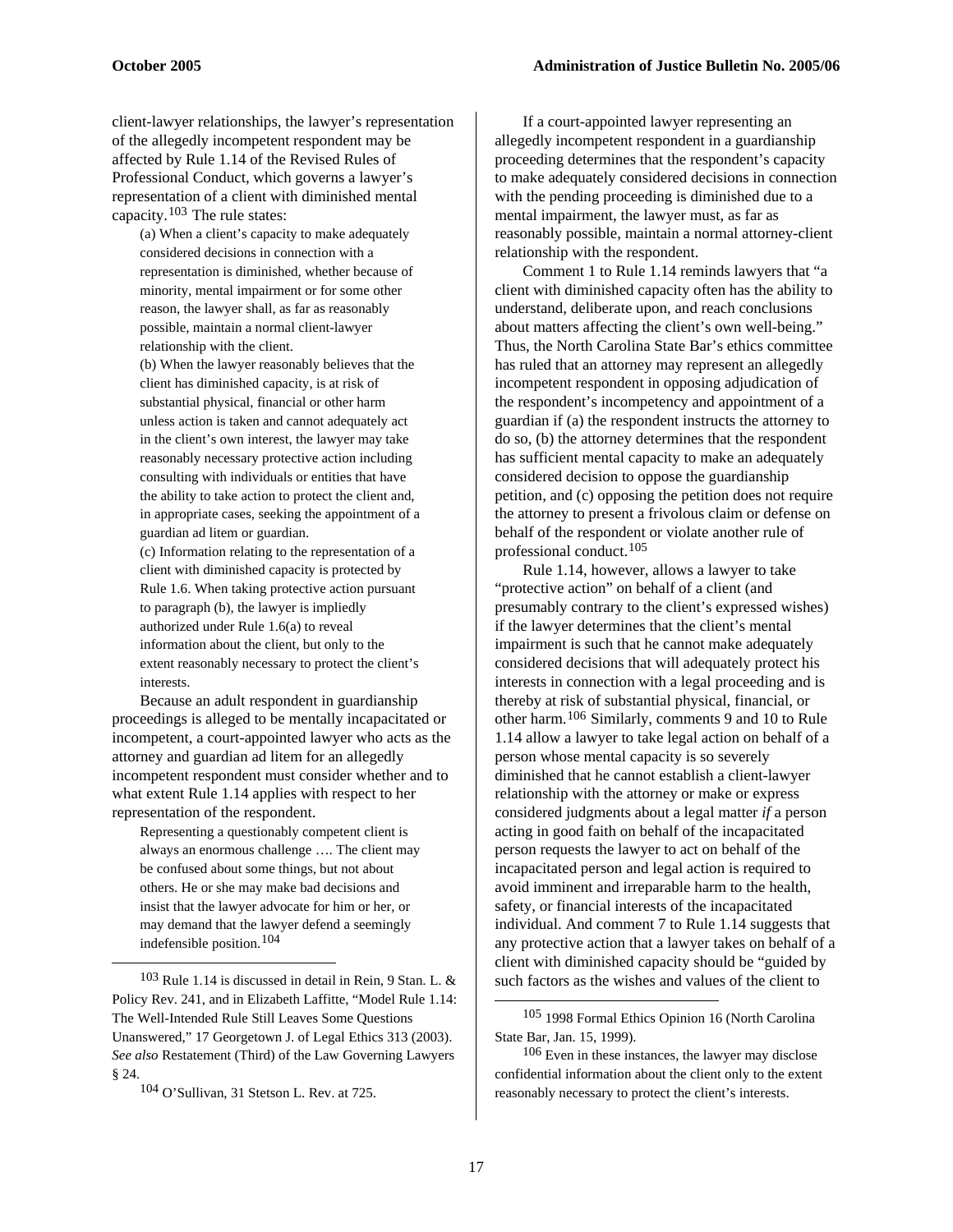the extent known, the client's best interests and the goals of intruding into the client's decision-making autonomy to the least extent feasible, maximizing client capacities and respecting the client's family and social connections."

Similarly, the Restatement (Third) of the Law Governing Lawyers states that when a lawyer determines that a client is unable to make adequately considered decisions regarding the matter of legal representation, the lawyer may pursue her reasonable view of the client's objectives or interests as the client would define them if able to make adequately considered decisions—even if the client expresses no wishes or gives contrary instructions.<sup>[107](#page-17-0)</sup>

When a client's disability prevents maintaining a normal client-lawyer relationship and there is no guardian or other legal representative to make decisions for the client, the lawyer may be justified in making decisions with respect to questions within the scope of the representation that would normally be made by the client. A lawyer should act only on a reasonable belief, based on appropriate investigation, that the client is unable to make an adequately considered decision rather than simply being confused or misguided.[108](#page-17-1)

In some instances, ethical and professional rules may require a court-appointed lawyer to oppose adjudication of the respondent's incompetency, to oppose the appointment of a guardian or interim guardian, to oppose the appointment of a particular person as guardian or interim guardian, or to propose a limited, rather than plenary, guardianship. In other instances, though, the rules may justify the lawyer's conceding the respondent's incompetency or accepting the appointment of a guardian to manage the respondent's affairs. In the case of a comatose (or a severely delusional, demented, or cognitively impaired) respondent, Rule 1.14 clearly allows a courtappointed lawyer to take legal action on behalf of the respondent in a guardianship proceeding to the extent necessary to protect the respondent's health, safety, or financial interests from imminent and irreparable harm. Thus, a court-appointed lawyer may act, with little or no guidance from a severely incapacitated respondent, to ensure that

(1) there is no less restrictive alternative to guardianship; (2) proper due-process procedure is

<span id="page-17-3"></span><span id="page-17-2"></span> $\overline{a}$ 

<span id="page-17-4"></span><span id="page-17-0"></span>107 Restatement (Third) of the Law Governing Lawyers § 24.

<span id="page-17-1"></span>108 Restatement (Third) of the Law Governing Lawyers § 24, Comment d.

followed; (3) the petitioner proves the allegations in the petition [as required by  $law$ ]  $\ldots$ ; (4) the proposed guardian is a suitable person to serve; and (5) if a guardian is appointed, the order leaves the client with as much autonomy as possible.[109](#page-17-2)

On the other hand, though, a court-appointed lawyer who acts as the attorney and guardian ad litem for an allegedly incompetent adult in a guardianship proceeding may *not* disclose confidential information to the court without the respondent's consent and may *not* make recommendations to the court regarding the respondent's best interests if those interests differ from the respondent's express wishes *if* the respondent's mental impairment does not prevent his making adequately considered decisions that will adequately protect her interests in connection with the guardianship proceeding.[110](#page-17-3)

## **Determining Mental Capacity**

What is the legal standard for determining whether a respondent is "incompetent" or lacks sufficient mental capacity to make decisions in connection with the pending guardianship proceeding? How can a courtappointed lawyer determine whether a respondent in a guardianship proceeding is incompetent or suffers from diminished mental capacity?

Under G.S. 35A-1101(7), an adult is "incompetent" if, due to mental illness, developmental disability, autism, inebriety, senility, or similar causes or conditions, he "lacks sufficient capacity to manage his own affairs or to make or communicate important decisions concerning his person, family, or property."[111](#page-17-4)

Under this standard, a person is incompetent if his mental condition is such that he "is incapable of transacting the ordinary business involved in taking care of his property [or] is incapable of exercising rational judgment and weighing the consequences of his acts upon himself, his family, or his property and estate."[112](#page-17-1) Conversely, a person is not incompetent if he "understands what is necessarily required for the management of his ordinary business affairs and is

<sup>109</sup> O'Sullivan, 31 Stetson L. Rev. at 726. 110 In re Lee, 754 A.2d at 439-441.

111 *See also* Stephen J. Anderer, *Determining* 

*Competency in Guardianship Proceedings* (Washington, DC: American Bar Association, 1990).

112 Hagins v. Redevelopment Comm'n of Greensboro, 275 N.C. 90, 105-106, 165 S.E.2d 490, 500 (1969).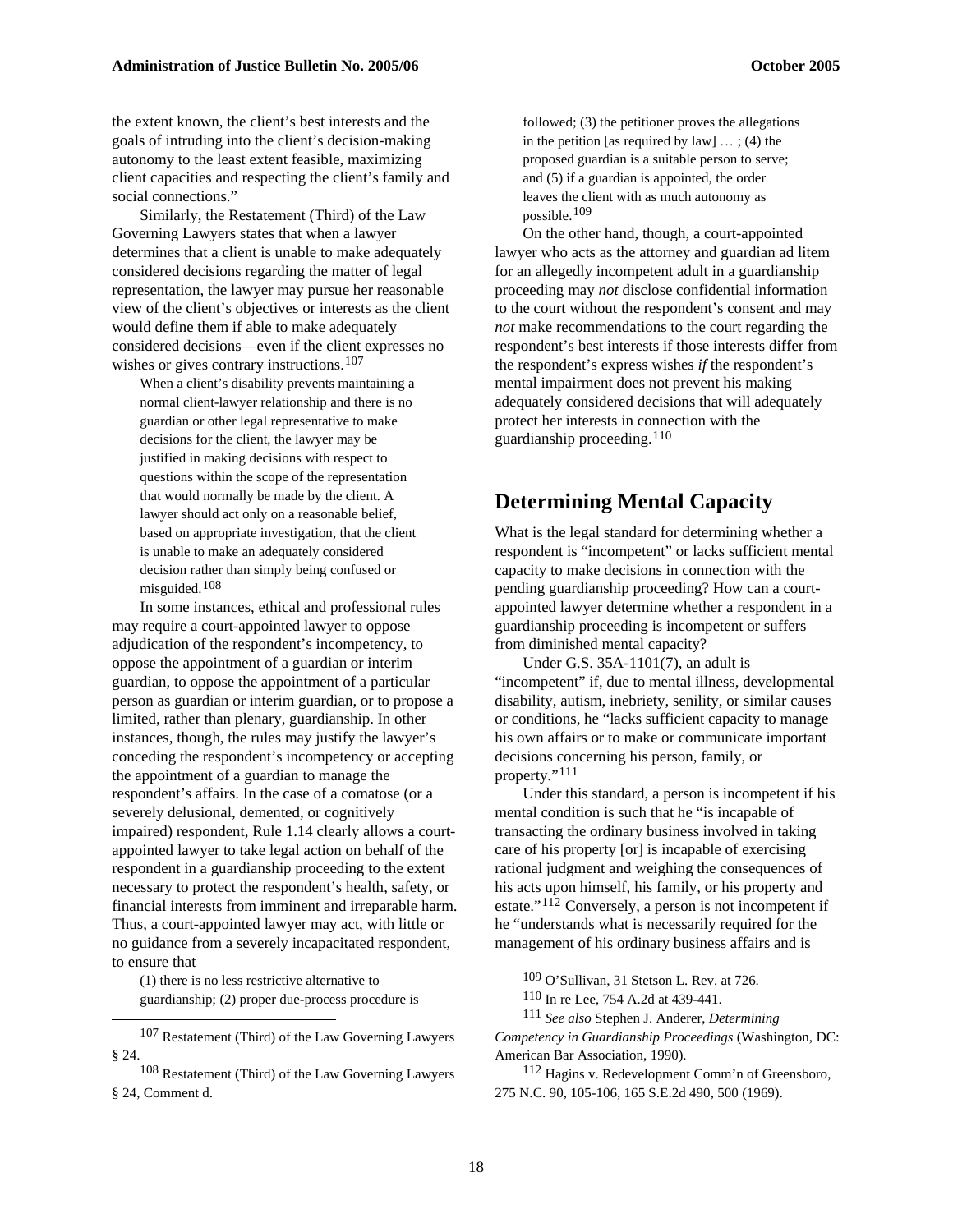able to perform those acts with reasonable continuity, if he comprehends the effect of what he does, and can exercise his own will."<sup>[113](#page-18-0)</sup>

The incompetency standard established by G.S. 35A-1101(7) focuses primarily on an individual's *general* capacity to make important decisions regarding himself, his family, and his property. By contrast, the standard of capacity under Rule 1.14 focuses on a *specific* capacity: a person's capacity to make "adequately considered decisions" and "adequately act" in his own interest in connection with a pending lawsuit or other legal matter.

In both cases, though, incompetency or incapacity is "a flexible, elusive, and ultimately undefinable concept."[114](#page-18-1) Although capacity "involves the ability to understand and process information so that a decision can be made and communicated,"[115](#page-18-2) no single definition or test can succeed in pinpointing the boundary between capacity and incapacity because capacity is fluid—more a matter of degree than an "all or nothing" status and often changing or transitory rather than static or permanent.

Not only is each individual at some point on a capacity continuum, but an individual's capacity can vary over time and with the task or decision in question. Individuals can be capable of handling some tasks but not others. They can be fine in the morning but fuzzy by late afternoon. … Furthermore, what looks like incapacity is often not mental incapacity at all, but simply a symptom of reversible or correctable medical and environmental interferences.<sup>[116](#page-18-3)</sup>

In assessing a respondent's mental capacity, lawyers should remember that a person does not lack

 $\overline{a}$ 

<span id="page-18-0"></span>113 Hagins v. Redevelopment Comm'n of Greensboro, 275 N.C. at 106, 165 S.E.2d at 500.

<span id="page-18-1"></span>114 Rein, 9 Stanford L. & Policy Rev. at 242. *See also*  Anderer, *Determining Competency in Guardianship Proceedings*; Charles P. Sabatino, "Competency: Refining Our Legal Fictions" in Michael Smyer, et al. (eds.), *Older Adults' Decision-Making and the Law* (New York: Springer Publishing Co., 1996).

<span id="page-18-5"></span><span id="page-18-4"></span><span id="page-18-2"></span>115 Baird B. Brown, "Determining Clients' Legal Capacity," 4 Elder L. Rep. 1 (Feb. 1993). Decisional capacity also may be defined as "(1) possession of a set of values and goals; (2) the ability to communicate and to understand information; and (3) the ability to reason and to deliberate about one's choices." Daniel L. Bray and Michael D. Ensley, "Dealing with the Mentally Incapacitated Client: The Ethical Issues Facing the Attorney," 33 Fam. L. Q. 329, 336 (1999).

<span id="page-18-3"></span>116 Rein, 9 Stanford L. & Policy Rev. at 242.

capacity merely because a guardianship proceeding has been brought against him or he

does things that other people find disagreeable or difficult to understand. Indeed, a great danger in capacity assessment is that eccentricities, aberrant character traits, or risk-taking decisions will be confused with incapacity. A capacity assessment first asks what kind of person is being assessed and what sorts of things that person has generally held to be important.  $117$ 

And because capacity may be "affected by countless variables: time, place, social setting, emotional, mental or physical states, etc.," capacity assessment should be approached in "two stages—first take reasonable steps to optimize capacity; and second, perform a preliminary assessment of capacity."[118](#page-18-5)

Assessment of a respondent's cognitive capacity should focus on the respondent's decision-making *process* more than the decisional *output* of the respondent's reasoning. The issue is whether the respondent's reasoning process is significantly impaired, not whether the respondent's decisions are, in an objective sense, reasonable. In assessing a respondent's cognitive capacity, the issue is not whether the respondent's cognitive abilities are impaired, subaverage, or suboptimal, but rather whether the respondent's cognitive abilities are at least minimally sufficient to make important decisions.

A court-appointed lawyer, therefore, should consider several factors in assessing a respondent's cognitive capacity:

- awareness (extent of the respondent's capacity to perceive, concentrate, remember information);
- comprehension (ability to understand and assimilate information);
- reasoning (ability to integrate and rationally evaluate information);
- deliberation (ability to weigh facts and alternatives in light of personal values and potential consequences);

118 Sabatino, 16 J. Am. Acad. of Matrimonial Lawyers at 486, 487-490, 490-499. *See also* American Bar Association Commission on Legal Problems of the Elderly and Legal Counsel for the Elderly, *Effective Counseling of Older Clients: The Attorney-Client Relationship*, 15 (1995) and Stephen J. Anderer, *Determining Competency in Guardianship Proceedings* (American Bar Association 1990).

<sup>117</sup> Sabatino, 16 J. Am. Acad. of Matrimonial Lawyers at 486.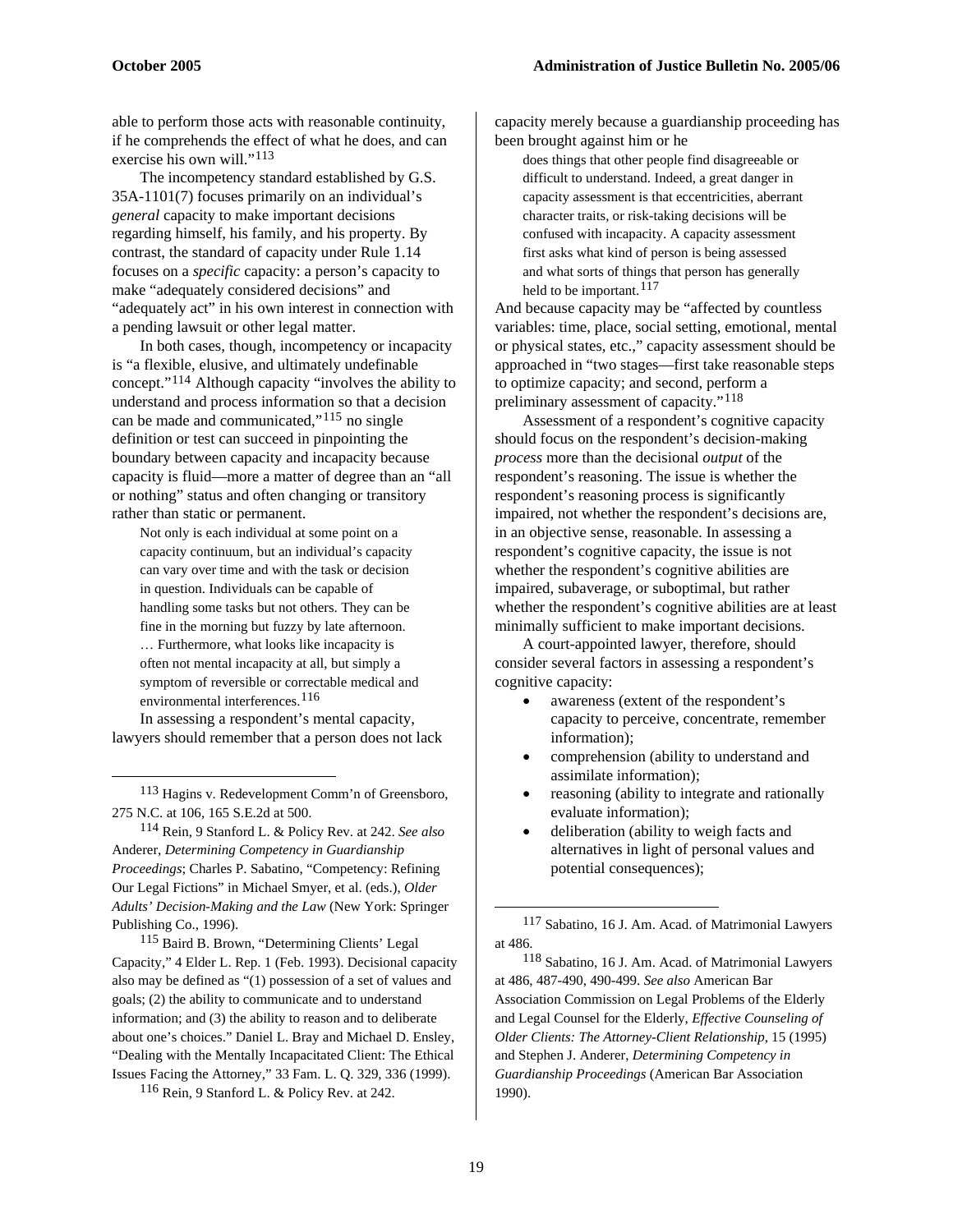- understanding (ability to appreciate the nature of the situation and the possible consequences of one's decisions);
- choice (ability to express in a sufficiently stable and consistent manner one's preference or decision).

Similarly, comment 6 to Rule 1.14 states: In determining the extent of the client's diminished capacity, the lawyer should consider and balance such factors as: the client's ability to articulate reasoning leading to a decision, variability of state of mind and ability to appreciate consequences of a decision; the substantive fairness of a decision; and the consistency of a decision with known long-term commitments and values of the client.<sup>[119](#page-19-0)</sup>

Standard screening tests, such as the Mini-Mental Status Examination (MMSE) or the Short Portable Status Questionnaire (SPSQ), may be useful in making preliminary assessments of a respondent's mental capacity.[120](#page-19-1) These tests, however, "provide only a crude global assessment of cognitive functioning" and do not establish or "rule out the ability to perform some decisionmaking tasks."[121](#page-19-2) Thus, in appropriate

<span id="page-19-0"></span>119 The factors listed in comment 6 are similar to those adopted by the Working Group on Client Capacity at the 1993 Conference on Ethical Issues in Representing Older Clients. 62 Fordham L. Rev. 1003 (1994). These factors are discussed in more detail in Charles P. Sabatino, "Representing a Client with Diminished Capacity: How Do You Know It *And* What Do You Do About It?" 16 J. Am. Acad. of Matrimonial Lawyers 481, 495-498 (2000).

1

<span id="page-19-1"></span>120 The MMSE, SPSQ, and other standard screening tests are described in Sabatino, 16 J. Am. Acad. of Matrimonial Lawyers at 492-494. The primary advantages of these tests are that they can be administered by persons who are not trained mental health professionals, are short, and are simple to administer, score, and interpret. But they also have many weaknesses, including high false-positive and falsenegative rates, ceiling and floor effects (failure to distinguish well among those who score at the higher and lower ends), confounding effects of age, education, gender, and ethnicity, etc. The MMSE is available on-line at [http://www.fhma.com/mmse.htm.](http://www.fhma.com/mmse.htm) The SPSQ is available on-

<span id="page-19-3"></span>line at<http://nncf.unl.edu/alz/manual/sec1/portable.html>.

<span id="page-19-6"></span><span id="page-19-5"></span><span id="page-19-4"></span><span id="page-19-2"></span>121 Sabatino, 16 J. Am. Acad. of Matrimonial Lawyers at 493. *See also* Anderer, *Determining Competency in Guardianship Proceedings*; Thomas Grisso, *Evaluating Competencies: Forensic Assessments and Instruments* (New York: Plenum Press, 1986); Marshall B. Kapp and D. Mossman, "Measuring Decisional Capacity: Cautions on the Construction of a Capacimeter," *Psychology, Pubic Policy* 

circumstances a lawyer may, and should, seek guidance from an appropriate diagnostician regarding the nature and extent of a respondent's incapacity.<sup>[122](#page-19-3)</sup>

## **Civil Liability of Guardians ad Litem**

May a court-appointed lawyer be held liable for failing to satisfactorily discharge her duties as the guardian ad litem for an allegedly incompetent respondent in a guardianship proceeding?

In 1956, the North Carolina Supreme Court stated, in *dicta*, that:

One who accepts appointment as guardian *ad litem* of a person under disability owes a high duty to his ward. He should carefully investigate the facts and must exercise diligence in the protection of the rights and estate of his ward. For failure to perform the solemn duty he has undertaken, he is liable in damages for any loss caused thereby.[123](#page-19-4)

But in a more recent decision, *Dalenko v. Wake County Department of Human Services*, the North Carolina Court of Appeals held, without citing the Supreme Court's 1956 *Travis* decision, that an attorney who is appointed as the guardian ad litem for an allegedly incompetent respondent in a guardianship proceeding is absolutely immune from civil liability for the performance of her duties as the respondent's guardian ad litem.[124](#page-19-5)

Citing the Fourth Circuit's decision in *Fleming v. Asbill*, [125](#page-19-6) the court of appeals held that a guardian ad

*and Law* 2(1): 73-95 (1996); B. Nolan, "Functional Evaluation of the Elderly in Guardianship Proceedings," *Law, Medicine and Health Care* 12: 10 (1984); Mary Joy Quinn, "Everyday Competencies and Guardianship: Refinements and Realities" in Michael Smyer et al. (eds.), *Older Adults' Decision-Making and the Law* (New York: Springer Publishing Co., 1996); Timothy A. Salthouse, "A Cognitive Psychologist's Perspective on the Assessment of Cognitive Competency" in Smyer, *Older Adults' Decision-Making and the Law*; Sherry L. Willis, "Assessing Everyday Competency in the Cognitively Challenged Elderly" in Smyer, *Older Adults' Decision-Making and the Law*.

<sup>122</sup> North Carolina State Bar Revised Rules of Professional Conduct, Rule 1.14, Comment 6.

123 Travis v. Johnston, 244 N.C. 713, 722, 95 S.E.2d 94, 100 (1956).

<sup>124</sup> Dalenko v. Wake County Department of Human Services, 157 N.C. App. 49, 56-58, 578 S.E.2d 599, 604-605 (2003).

 $125$  Fleming v. Asbill, 42 F.3d 886 (4<sup>th</sup> Cir. 1994).

1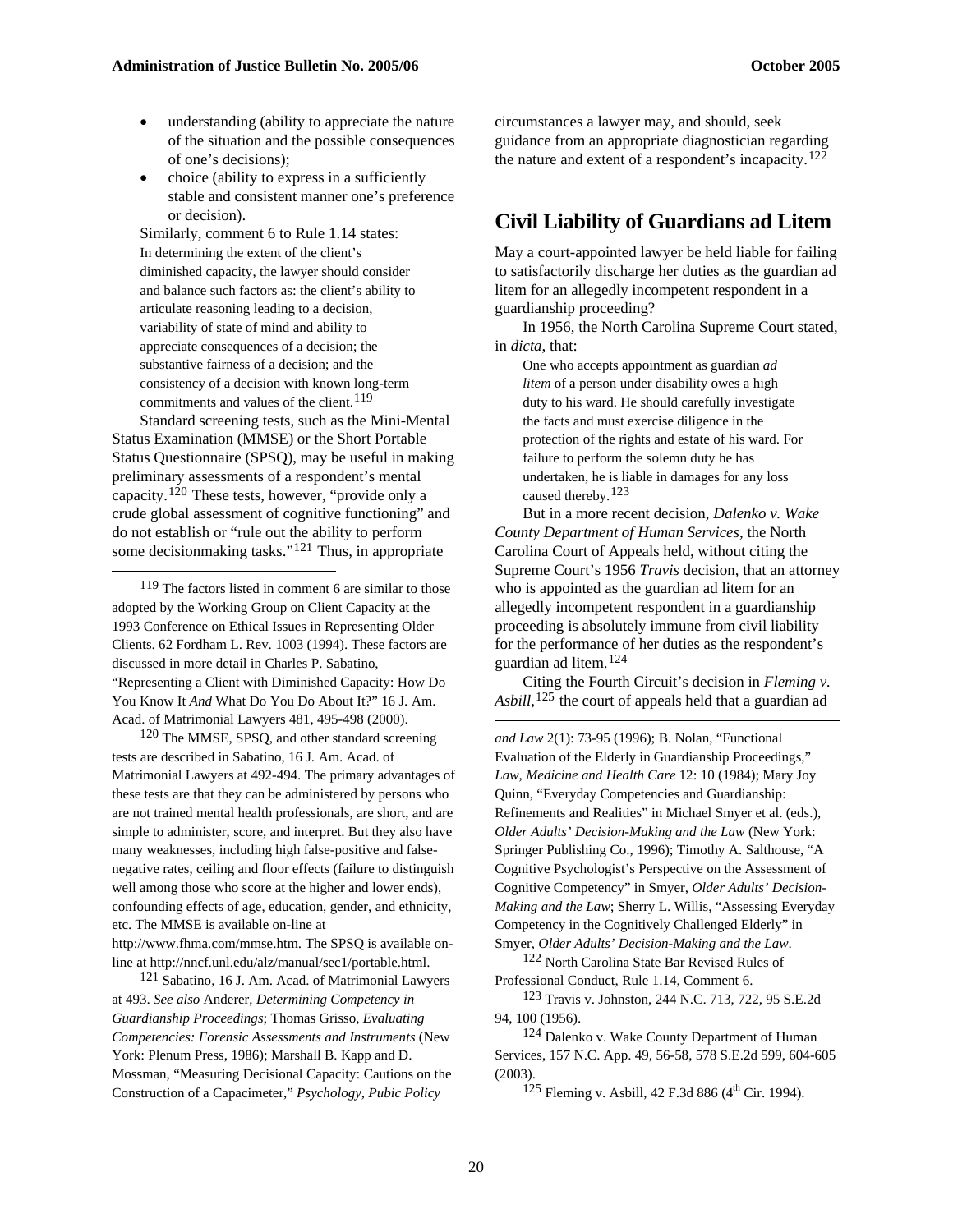litem, as an actor in the judicial process, is entitled to "quasi-judicial immunity." Under North Carolina law, quasi-judicial immunity protects individuals who are not judges from liability for "actions taken while exercising their judicial [or quasi-judicial] function[s]."<sup>[126](#page-20-0)</sup> A "quasi-judicial" function generally involves a "discretionary act of a judicial nature" made by a public official who is empowered to investigate the facts of a particular case, weigh evidence, and apply "legislative or quasi-legislative requirements to individuals under particular sets of facts" as the basis for an official action.[127](#page-20-1)

In *Dalenko*, the court of appeals concluded, without any analysis of the role or responsibilities of guardians ad litem in guardianship proceedings, that the duties of a guardian ad litem appointed under G.S. 35A-1107 are "quasi-judicial" in nature and that, as a matter of public policy, granting absolute immunity to guardians ad litem was necessary and appropriate.

A guardian ad litem must … be able to function without the worry of possible later harassment and intimidation from dissatisfied [parties]. … A failure to grant immunity would hamper the duties of a guardian ad litem in his role as advocate  $\ldots$  in judicial proceedings.<sup>[128](#page-20-2)</sup>

It should be noted, however, that other courts have criticized the "blanket" extension of quasi-judicial immunity to *all* guardians ad litem. These courts, following the lead of the U.S. Supreme Court, have held that a "functional" analysis should be used to determine whether a guardian ad litem enjoys quasijudicial immunity.[129](#page-20-3)

Under this approach, a guardian ad litem would be absolutely immune in exercising functions such as testifying in court, prosecuting custody or neglect petitions, and making reports and recommendations to the court in which the guardian acts as *an actual functionary or arm of* 

 $\overline{a}$ 

<span id="page-20-4"></span><span id="page-20-2"></span>128 Fleming v. Asbill, 42 F.3d at 889, citing Kurzawa v. Mueller, 732 F.2d 1456, 1458 (6<sup>th</sup> Cir. 1984).

<span id="page-20-3"></span>129 *See* Gardner v. Parson, 874 F.2d 131, 146 (3rd Cir. 1988); Collins v. Tabet, 806 P.2d 40, 45 (N.M. 1991); Fleming v. Asbill, 483 S.E.2d 751, 755 (S.C. 1997).

*the court, not only in status or denomination but in reality*. [130](#page-20-2)

Conversely, though,

a guardian ad litem who is *not* acting as a "friend of the court"—assisting the court in determining [the best interest of a minor or incompetent party]—is not entitled to immunity. Where the guardian ad litem is acting as an advocate for his client's position—representing the … interests of [the minor or incompetent party] instead of looking into the [party's best interest] on behalf of the *court*—the basic reason for conferring quasi-judicial immunity on the guardian does not exist. In that situation, he or she functions in the same way as does any other attorney for a client—advancing the interests of the client, not discharging (or assisting in the discharge of) the duties of the court. While the threat of civil liability may deter the guardian in various ways, the same can be said of the effects of the similar threat with which all attorneys appearing in lawsuits are faced. \* \* \* Where the guardian's functions embrace primarily the rendition of professional services in the form of vigorous advocacy on behalf of [a minor or incompetent party], the reason for the protection of immunity—avoiding distortion of the investigative help or other assistance provided to the court—is lacking, and the attorney rendering professional service to [a minor or incompetent party] should be held to the same standard as are all other attorneys in their representation of clients.[131](#page-20-4)

The problem, again, is determining the role, responsibilities, and function of attorneys who are appointed as guardians ad litem. And as discussed above, a guardian ad litem may play a dual role: assisting the court in carrying out its duty to protect the interests of a minor or incompetent party and acting as a zealous advocate to protect and represent the interest of a minor or incompetent party.

Thus, despite the holding in *Dalenko*, it may not be entirely clear whether an attorney who is appointed as a guardian ad litem under G.S. 35A-1107 is absolutely immune from civil liability in connection with the performance of her duties or whether a guardian ad litem's immunity depends on whether she

<span id="page-20-0"></span><sup>126</sup> Northfield Development Co., Inc. v. Burlington, 136 N.C. App. 272, 282, 523 S.E.2d 743, 750 (2000).

<span id="page-20-1"></span><sup>127 2</sup> Am.Jur.2d, Administrative Law § 28. *See* Sharp v. Gulley, 120 N.C. App. 878, 880, 463 S.E.2d 577, 578 (1995). *Cf.* Paige K.B. v. Molepske, 580 N.W.2d 289 (Wis. 1998) (quasi-judicial immunity extends to nonjudicial officers when they perform acts intimately related to the judicial process).

<sup>130</sup> Gardner v. Parson, 874 F.2d at 146.

<sup>131</sup> Collins v. Tabet, 806 P.2d at 48, 50. *See also* Reese v. Danforth, 406 A.2d 735 (Pa. 1979) (holding that a courtappointed public defender is not entitled to official immunity).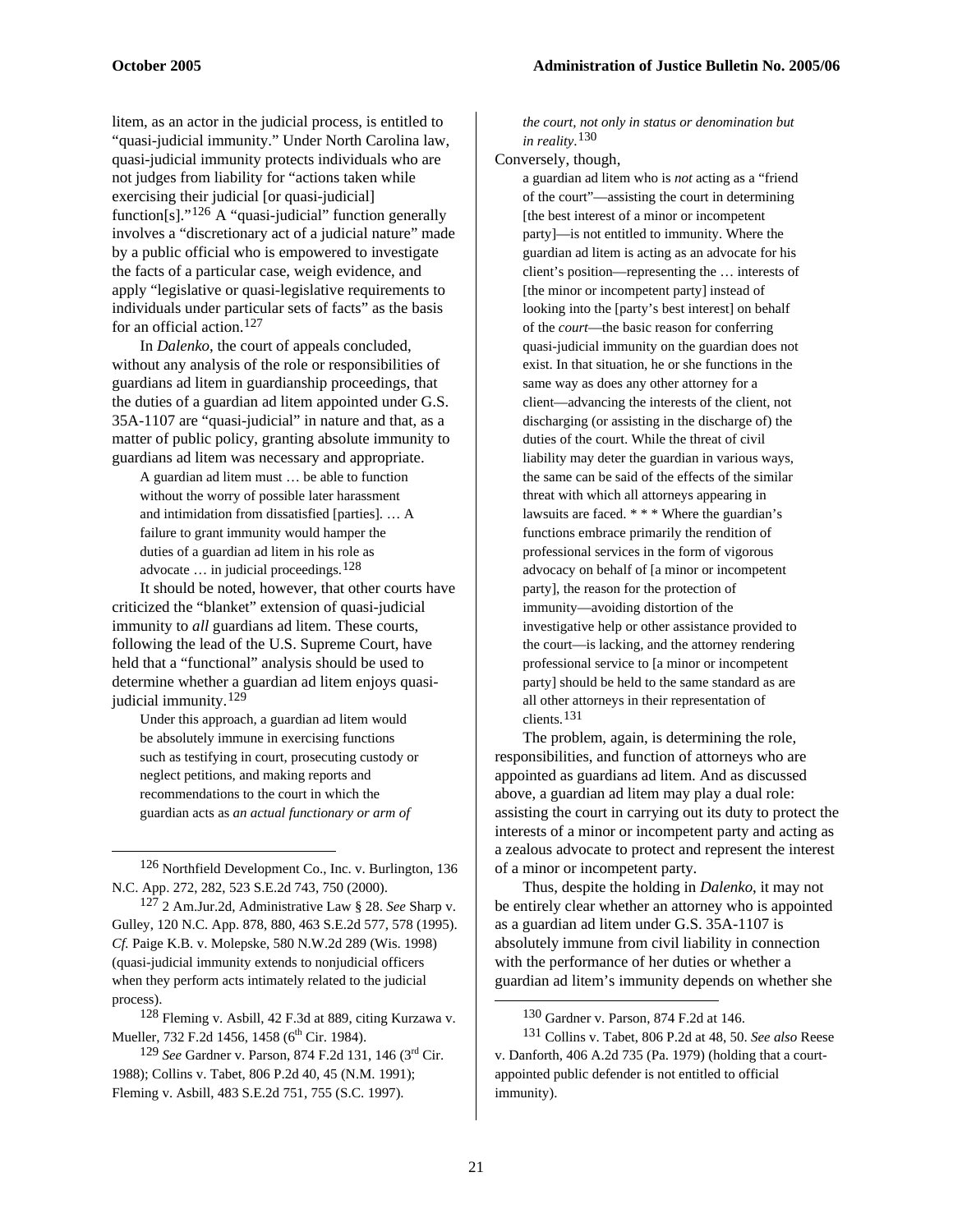is acting as an "arm of the court" or an advocate for an allegedly incompetent respondent.

## **Due Process and the Right to Counsel in Guardianship Proceedings**

Does an allegedly incompetent respondent have a *constitutional* right to court-appointed counsel in a guardianship proceeding if he is indigent or unable to retain legal counsel?

As noted above, approximately thirty-three states and the District of Columbia have enacted *statutory*  provisions requiring a court to appoint an attorney to represent a respondent in a guardianship proceeding if the respondent is unable to retain counsel, if the respondent requests counsel, or in other circumstances.[132](#page-21-0)

Some advocates for elderly and disabled persons, however, argue that federal and state *constitutional* requirements regarding due process require

- 1. that an attorney be appointed to represent an allegedly incompetent respondent in a guardianship proceeding (at least in cases in which the respondent is unable, due to indigency or incapacity, to retain legal counsel or adequately defend himself or present his position regarding the proposed guardianship proceeding to the court); and
- 2. that a lawyer appointed to represent an allegedly incompetent respondent in a guardianship proceeding act as a zealous advocate for the respondent.<sup>[133](#page-21-1)</sup>

<span id="page-21-2"></span><span id="page-21-0"></span>132 Calhoun, 33 Clearinghouse Rev. at 321 (data revised based on author's legal research). Seven states, including North Carolina, statutorily recognize a respondent's right to counsel in guardianship proceedings and seven states have enacted statutes allowing, but not requiring, the appointment of counsel for respondents in guardianship proceedings. In only three states—Massachusetts, Mississippi, and North Dakota—is state law completely silent regarding a respondent's right to counsel in guardianship proceedings.

 $\overline{a}$ 

<span id="page-21-4"></span><span id="page-21-3"></span><span id="page-21-1"></span>133 *See* Gottlich, 7 Md. J. Contemp. L. Issues at 198- 200 (1995-96). *See also* Anne K. Pecora, "The Constitutional Right to Court-Appointed Adversary Counsel for Defendants in Guardianship Proceedings," 43 Ark. L. Rev. 345 (1990). According to these advocates, allowing a court-appointed lawyer to act as the guardian ad litem for an allegedly incompetent respondent rather than as the respondent's attorney "undermines traditional notions of due process." Peden, 68 U. Det. L. Rev. at 29.

#### **Due Process and the Right to Retained Counsel in Guardianship Proceedings**

The U.S. Constitution clearly prohibits a state court from depriving an allegedly incompetent person of his liberty or property through an adjudication that he is incompetent and the appointment of a guardian to manage his affairs unless he is afforded "due process of law."<sup>[134](#page-21-2)</sup> And it is clear that due process requires, at a minimum, that a respondent be given adequate notice of a legal proceeding to appoint a guardian for him based on his alleged incompetency and provided a fair opportunity to be heard in the guardianship proceeding.[135](#page-21-3)

It also is clear that an allegedly incompetent respondent in a guardianship proceeding has a constitutional right to legal counsel in the sense that he may retain a lawyer of his own choosing to represent him in the proceeding.<sup>[136](#page-21-4)</sup> His "right" to counsel, however, is contingent on whether he can afford to pay an attorney to represent him in the proceeding (or whether a third party is willing to pay an attorney to represent him or an attorney is willing to represent him *pro bono*), whether an attorney is willing to represent him in the proceeding, whether he has sufficient capacity to enter into a client-lawyer relationship with the attorney, and whether, considering the nature and extent of his incapacity, the attorney can represent him in the proceeding within the limits imposed by rules of ethical and professional conduct for attorneys.

#### **Due Process and the Right to Court-Appointed Counsel in Guardianship Proceedings**

It is less clear, though, that a respondent has a *constitutional* right to court-appointed counsel in a

134 *See* Simon v. Craft, 182 U.S. 427 (1901); In re Deere, 708 P.2d 1123, 1125-26 (Okla. 1985); In re Evatt, 722 S.W.2d 851, 852 (Ark. 1987); West Virginia ex rel. Shamblin v. Collier, 445 S.E.2d 736, 739 (W.Va. 1994); In re Milstein, 955 P.2d 78, 81 (Colo. 1998). *See also* N.C. Const., Art. I, § 19; In re Smith, 82 N.C. App. 107, 345 S.E.2d 423 (1986) (North Carolina Constitution's "law of the land" clause is synonymous with "due process of law" under the U.S. Constitution); Comment: North Carolina Guardianship Laws—The Need for Change, 54 N.C. L. Rev. 389, 405-406 (1976).

135 Simon v. Craft, 182 U.S. 427 (1901); In re Deere, 708 P.2d at 1125-1126.

136 Simon v. Craft, 182 U.S. 427 (1901); In re Deere, 708 P.2d at 1126. *See also* In re Milstein, 955 P.2d at 82 (statutory right to counsel).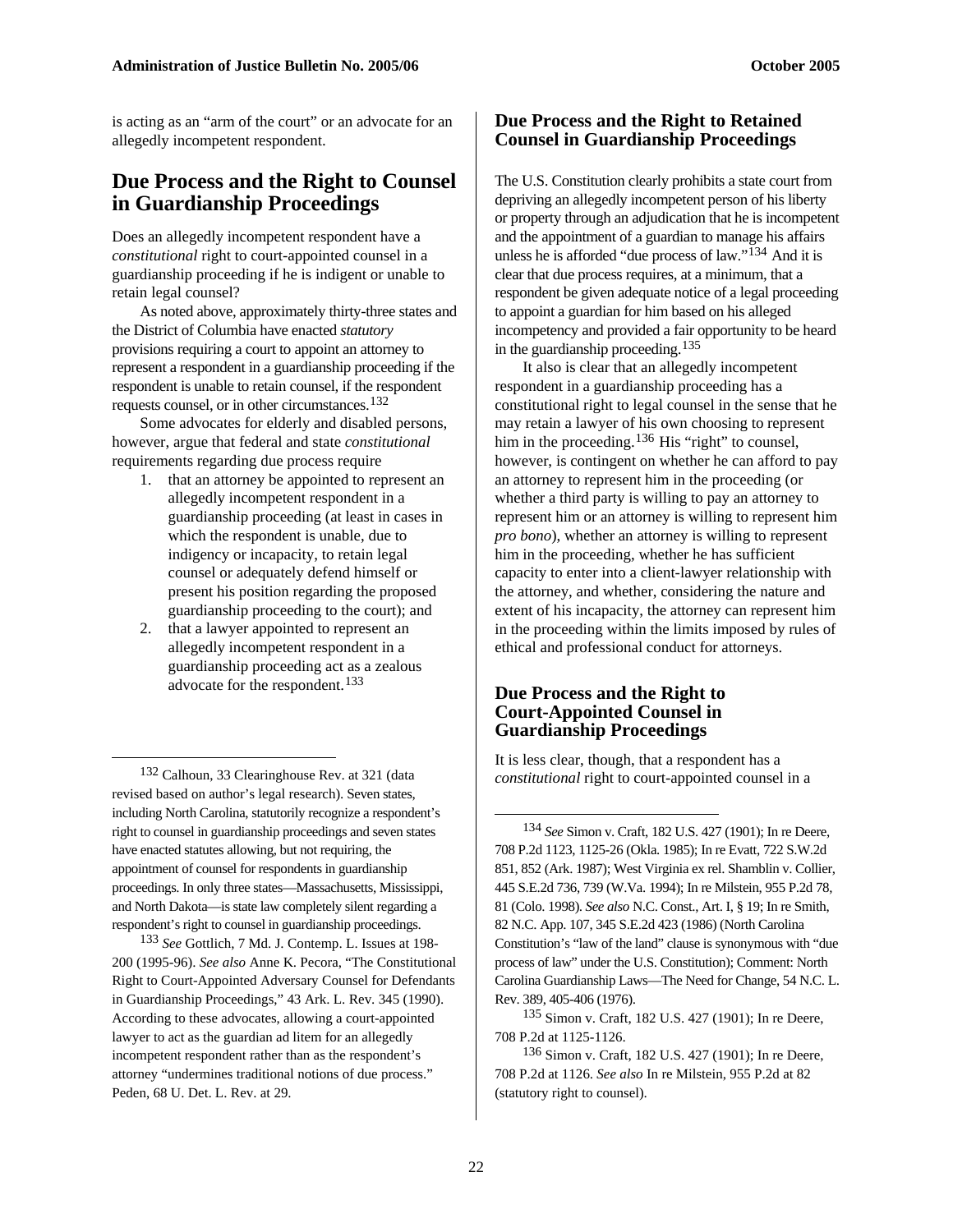guardianship proceeding if he cannot afford to retain counsel or lacks the capacity to do so.

#### *State Appellate Court Decisions*

Appellate courts in several states have held, or at least suggested, that an indigent respondent has a constitutional right to a court-appointed attorney in a guardianship proceeding.

A 1985 decision by a California appellate court, for example, held that due process requires the appointment of legal counsel for *indigent* respondents in guardianship proceedings.[137](#page-22-0) But it is important to note that the guardianship statute at issue in that case not only allowed the appointment of a guardian for a person determined to be "gravely disabled" as the result of mental incapacity, but also provided for the involuntary commitment of a gravely disabled respondent for treatment in a mental institution for a period of up to one year. And it is clear that in determining what due process was required in the proceeding the court considered the proceeding to be a proceeding for civil commitment.<sup>[138](#page-22-1)</sup> It is not clear that the court would have reached the same conclusion if the guardianship proceeding allowed the appointment of a guardian for the allegedly incompetent person but did not result in the respondent's involuntary commitment for treatment in a mental institution.

More recently, Florida's Fourth District Court of Appeals held that a "trial court's failure to appoint … counsel … to represent the [respondent in a guardianship proceeding] constituted error of *constitutional* proportion, because such failure deprived the [respondent] of her right to due process …."[139](#page-22-2) The court, however, cited no authority for its conclusion that the respondent had a constitutional, rather than merely statutory, right to counsel and its actual *holding* in the case was that the trial court erred in failing to comply with the *statutory* 

<span id="page-22-0"></span>137 In re Gilbuena, 209 Cal. Rptr. 556, 559-560 (Cal. Ct. App. 1985). *See also* In re Roulet, 590 P.2d 1 (1979).

 $\overline{a}$ 

<span id="page-22-1"></span>138 In North Carolina, guardianship proceedings and involuntary commitment proceedings are entirely separate. North Carolina's statute allowing the involuntary commitment of mentally ill persons who constitute a danger to themselves or others for treatment in a mental institution is codified in G.S. 122C-261 et seq. Respondents in these proceedings have a statutory right to court-appointed counsel. *See also* text accompanying note 146.

<span id="page-22-6"></span><span id="page-22-5"></span><span id="page-22-4"></span><span id="page-22-3"></span><span id="page-22-2"></span>139 In re Fey, 624 So.2d 770, 771 (Fla. Dist. Ct. App. 1993).

requirements regarding appointment of counsel in guardianship proceedings.[140](#page-22-3)

Similarly, Oklahoma's Supreme Court held that a trial court's failure to grant a continuance in a guardianship proceeding based on the absence of the respondent's attorney ignored the procedural safeguards of the state's guardianship statute and the due process "guarantees of the United States and Oklahoma constitutions."[141](#page-22-4)

When the state participates in the deprivation of a person's right to personal freedom [through the appointment of a guardian for the person] minimal due process requires proper written notice and a hearing at which the alleged incompetent may appear to present evidence in his own behalf [, … the] opportunity to confront and cross-examine adverse witnesses before a neutral decision maker, *representation by counsel*, findings by a preponderance of the evidence, and a record sufficient to permit meaningful appellate review ...."<sup>[142](#page-22-5)</sup>

Again, however, the court failed to cite any case directly on point in support of its conclusion that respondents have a constitutional right to counsel in guardianship proceedings, did not indicate whether due process requires the *appointment* of attorneys at state expense for respondents who are unable to retain legal counsel, and did not specify what role a court-appointed lawyer must play in representing an allegedly incompetent respondent in a guardianship proceeding.

## *Rud v. Dahl*

In contrast to these state appellate decisions, one federal appellate court has expressly held that the U.S. Constitution's due process clause does *not* require the appointment of legal counsel for indigent respondents in guardianship proceedings.[143](#page-22-2)

While recognizing the "significant liberty interests implicated in an incompetency [and guardianship] proceeding" and conceding that due process may require the appointment of counsel for indigent respondents in involuntary mental commitment proceedings, the U.S. Court of Appeals for the Seventh Circuit concluded in *Rud v. Dahl* that "the presence of counsel is [not] an essential element of due process" in guardianship proceedings.[144](#page-22-6)

<sup>140</sup> In re Fey, 624 So.2d at 772.

<sup>141</sup> In re Deere, 708 P.2d at 1126.

<sup>142</sup> In re Deere, 708 P.2d at 1126.

<sup>&</sup>lt;sup>143</sup> Rud v. Dahl, 578 F.2d 674 (7<sup>th</sup> Cir. 1978).

<sup>144</sup> Rud v. Dahl, 578 F.2d at 679.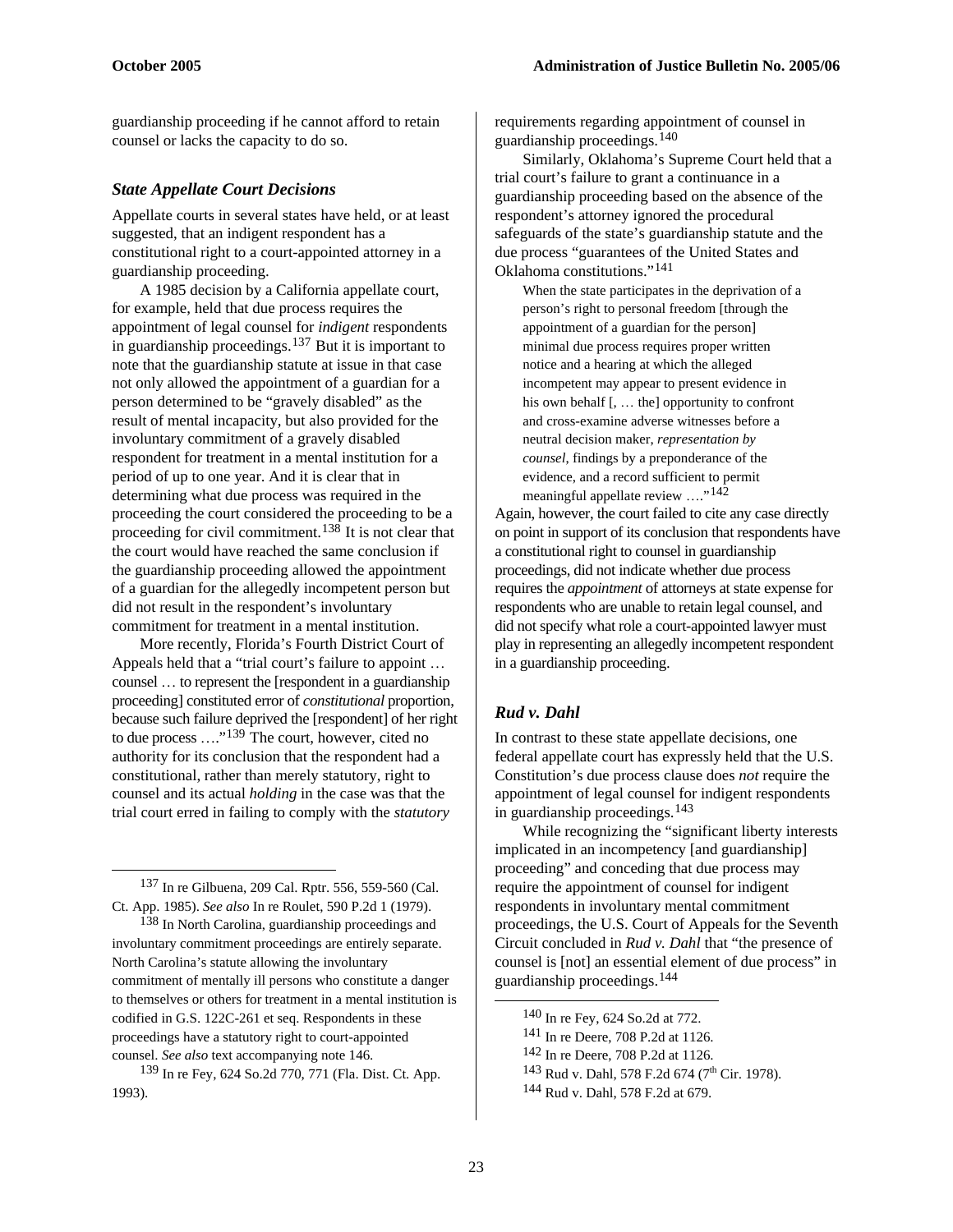First of all, the nature of the intrusion on liberty interests resulting from an adjudication of incompetency is far less severe than the intrusion resulting from other types of proceedings in which the presence of counsel has been mandated. Involuntary incarceration, for example, does not result from an incompetency proceeding. Moreover, the technical skills of an attorney are less important, as the procedural and evidentiary rules of an incompetency proceeding are considerably less strict than those applicable in other types of civil and criminal proceedings. Finally, the costs associated with the mandatory appointment of counsel will undermine one of the essential purposes of the proceeding itself, protection of the limited resources of the incompetent's estate from dissipation, for few alleged incompetents will be able to effect a "knowing and intelligent" waiver of undesired counsel. Accordingly, for these reasons and because we doubt that the presence of counsel is essential to protect the accuracy of the fact-finding process at incompetency hearings, we decline to require the mandatory appointment of counsel as an essential element of due process.[145](#page-23-0)

Thus, it is not at all clear whether a respondent who is unable to retain legal counsel has a *constitutional*, rather than merely statutory, right to a court-appointed lawyer in a guardianship proceeding.

#### *Due Process and the Role of Court-Appointed Lawyers in Guardianship Proceedings*

Despite the absence of clear legal authority, some advocates argue that respondents have a constitutional right to court-appointed counsel in guardianship proceedings *and* that due process requires that the lawyer appointed to represent an allegedly incompetent respondent act as the respondent's *attorney and advocate* rather than a guardian ad litem.

In support of this argument, advocates sometimes cite the decision in *Lessard v. Schmidt*. In *Lessard*, the

 $\overline{a}$ 

U.S. District Court for the Eastern District of Wisconsin held that, in the context of involuntary mental commitment (rather than guardianship) proceedings, the appointment of a lawyer to act as a guardian ad litem, rather than a zealous advocate, for a mentally ill respondent "cannot satisfy the constitutional requirement of representative counsel."[146](#page-23-1)

The Seventh Circuit's subsequent decision in *Rud v. Dahl*, however, clearly undermines *Lessard's*  applicability to legal proceedings involving the appointment of guardians for incompetent adults. As noted above, the appellate court in *Rud* expressly held that due process does not require the appointment of counsel for respondents in guardianship proceeding and, in determining the requirements of due process, distinguished the legal context and consequences of guardianship proceedings from those in legal proceedings for involuntary commitment and treatment of mentally ill persons who present a danger to themselves or others.

Apart from *Lessard*, only one other reported appellate decision, *In re Lee*, suggests that due process requires that a court-appointed lawyer act as the attorney, rather than guardian ad litem, for a respondent in a guardianship proceeding.[147](#page-23-2) In *Lee*, Maryland's Court of Special Appeals reversed a lower court's appointment of a guardian for an allegedly incompetent adult because the respondent's courtappointed lawyer acted as a guardian ad litem or investigator for the court rather than as an attorney and advocate for the respondent's expressed interests. In doing so, the court stated that because guardianship proceedings result in "significant and usually permanent loss of [a respondent's] basic rights and liberties," "due process demands nothing less" than the appointment of a lawyer who will act as an *attorney*  for the respondent and *not* as a guardian ad litem or court investigator.<sup>[148](#page-23-3)</sup> A close reading of the court's decision in *Lee*, however, reveals that the court's determination regarding the proper role of courtappointed lawyers in guardianship proceedings was based primarily on the state's guardianship statute *not* the due process requirements of the federal or state constitutions.

More importantly, though, the arguments of advocates and the decisions in *Lee* and *Lessard* seem

<span id="page-23-3"></span><span id="page-23-2"></span><span id="page-23-1"></span><span id="page-23-0"></span><sup>145</sup> Rud v. Dahl, 578 F.2d at 679. The court, however, did not completely close the door on the argument that due process may require the appointment of counsel for indigent respondents in guardianship proceedings, noting that "we [are not] dealing with an indigent unable to afford counsel, who requests the State to appoint one on his behalf" but rather the claim that, absent waiver of the right to counsel, "the State is constitutionally compelled to appoint counsel, whether or not the alleged incompetent requests such an appointment." Rud v. Dahl, 578 F.2d at 678.

<sup>146</sup> Lessard v. Schmidt, 349 F.Supp. 1078, 1099 (E.D. Wis. 1972), *reinstated after remand*, 413 F.Supp. 1318 (E.D. Wis. 1976).

<sup>147</sup> In re Lee, 754 A.2d 426 (Md. Spec. App. 2000). 148 In re Lee, 754 A.2d at 439.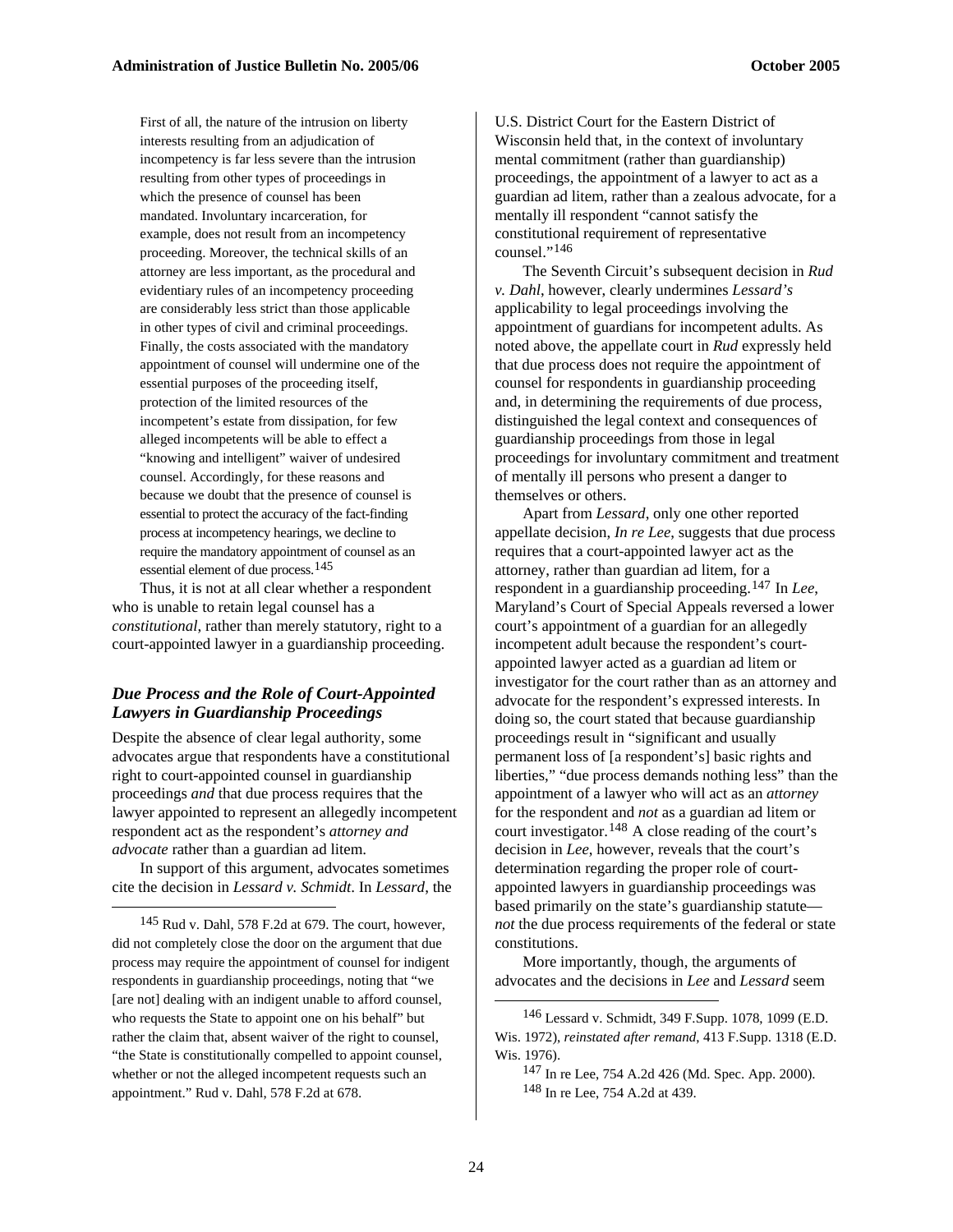to be based on a mistaken assumption regarding the role and responsibilities of guardians ad litem—the assumption that the guardian ad litem's role is to act as a neutral investigator or to make recommendations regarding an allegedly incompetent person's "best interest" and *not* to act as an advocate or attorney for an allegedly incompetent person.[149](#page-24-0)

## **Conclusion**

North Carolina law states that court-appointed lawyers act as guardians ad litem for allegedly incompetent respondents in guardianship proceedings and identifies several specific responsibilities of lawyers who are appointed as guardians ad litem pursuant to G.S. 35A-1107.

North Carolina law, however, does not clearly define the *role* of these court-appointed lawyers. Are they required to act as the attorneys and zealous advocates for allegedly incompetent respondents in guardianship proceedings? Do they determine and represent the respondents' "best interests"? Are they investigators who act primarily as the "eyes and ears" of the court? Do they wear more than one "hat"?

Although North Carolina law does not provide clear answers to these questions, it may be argued that a lawyer appointed under G.S. 35A-1107 acts as the attorney *and* guardian ad litem for an allegedly incompetent respondent in a guardianship proceeding (other than one in which a respondent retains legal counsel)—acting as an attorney and zealous advocate for the respondent's expressed interests to the extent that the respondent retains sufficient mental capacity to determine his own best interest and make decisions regarding the proceeding, but determining and representing the respondent's best interests to the extent that the respondent's mental incapacity prevents him from determining his own best interests or making decisions with respect to the proceeding.

In discharging their responsibilities, lawyers appointed under G.S. 35A-1107 must look first and foremost to the provisions of G.S. Ch. 35A, Rule 17, and North Carolina case law governing the duties of guardians ad litem. But the guardianship statutes of other states also may provide some guidance regarding the role and responsibilities of court-appointed lawyers in North Carolina guardianship proceedings.

<span id="page-24-0"></span>Ultimately, of course, the solution to the ambiguity and confusion regarding the role of courtappointed lawyers in guardianship proceedings is the enactment of guardianship statutes that clearly define the role of court-appointed lawyers in guardianship proceedings and describe in detail their legal and professional responsibilities, coupled with high quality education and training programs for lawyers who are appointed to represent allegedly incompetent respondents.

The real issue regarding the role and responsibilities of court-appointed lawyers in guardianship proceedings, though, is not merely one of statutory construction but rather one of public policy. What roles—attorney, guardian ad litem, visitor or court investigator—must be performed in order to protect the rights and interests of allegedly incompetent respondents in guardianship proceedings? How should these roles be defined? Should these roles be combined or clearly separated? Should one person perform more than one of these roles? Which of these roles should be performed by court-appointed lawyers?

And, again, only the General Assembly can answer these questions definitively by enacting legislation to define and clarify the role and responsibilities of court-appointed lawyers in guardianship proceedings.

 <sup>149</sup> *See* text accompanying notes 103 through 110.